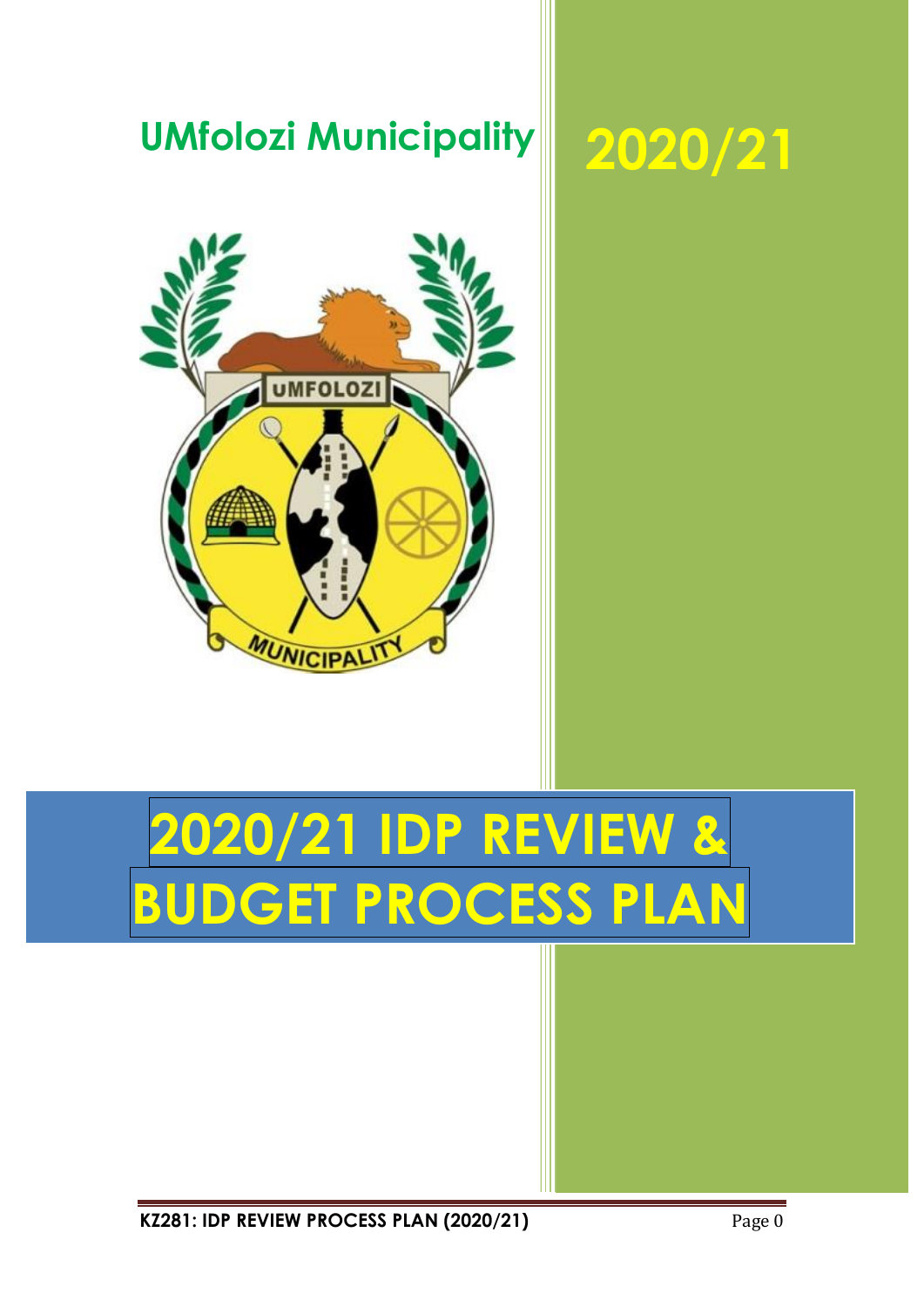

### **TABLE OF CONTENTS**

|                   | <b>SECTION 1:</b> |                                                                 |  |
|-------------------|-------------------|-----------------------------------------------------------------|--|
| 1.1               |                   |                                                                 |  |
| 1.2               |                   |                                                                 |  |
| 1.3               |                   |                                                                 |  |
| 1.3.3             |                   |                                                                 |  |
| <b>SECTION 2:</b> |                   |                                                                 |  |
|                   |                   |                                                                 |  |
| 2.2               |                   |                                                                 |  |
| 2.3               |                   |                                                                 |  |
| <b>SECTION 4:</b> |                   |                                                                 |  |
| 4.1               |                   |                                                                 |  |
| 4.2               |                   |                                                                 |  |
| <b>SECTION 5:</b> |                   |                                                                 |  |
| 5.1               |                   | ALIGNMENT BETWEEN NATIONAL AND LOCAL GOVERNMENT  17             |  |
| 5.2               |                   | ALIGNMENT BETWEEN PROVINCIAL AND LOCAL GOVERNMENT  17           |  |
| 5.3               |                   |                                                                 |  |
| 5.4               |                   |                                                                 |  |
| <b>SECTION 6:</b> |                   |                                                                 |  |
| 6.1               |                   |                                                                 |  |
| 6.2               |                   | 2020/21 IDP PREPARATION TIME FRAMES (August 2019-June 2020)  20 |  |
| 6.3               |                   | 2019/20 IDP REVIEW AND BUDGET CONSOLIDATED IMPORTANT DATES  23  |  |
| <b>SECTION 7:</b> |                   |                                                                 |  |
| <b>SECTION 8:</b> |                   | 2020/21 IDP, PMS AND BUDGET BROAD ACTION PLAN                   |  |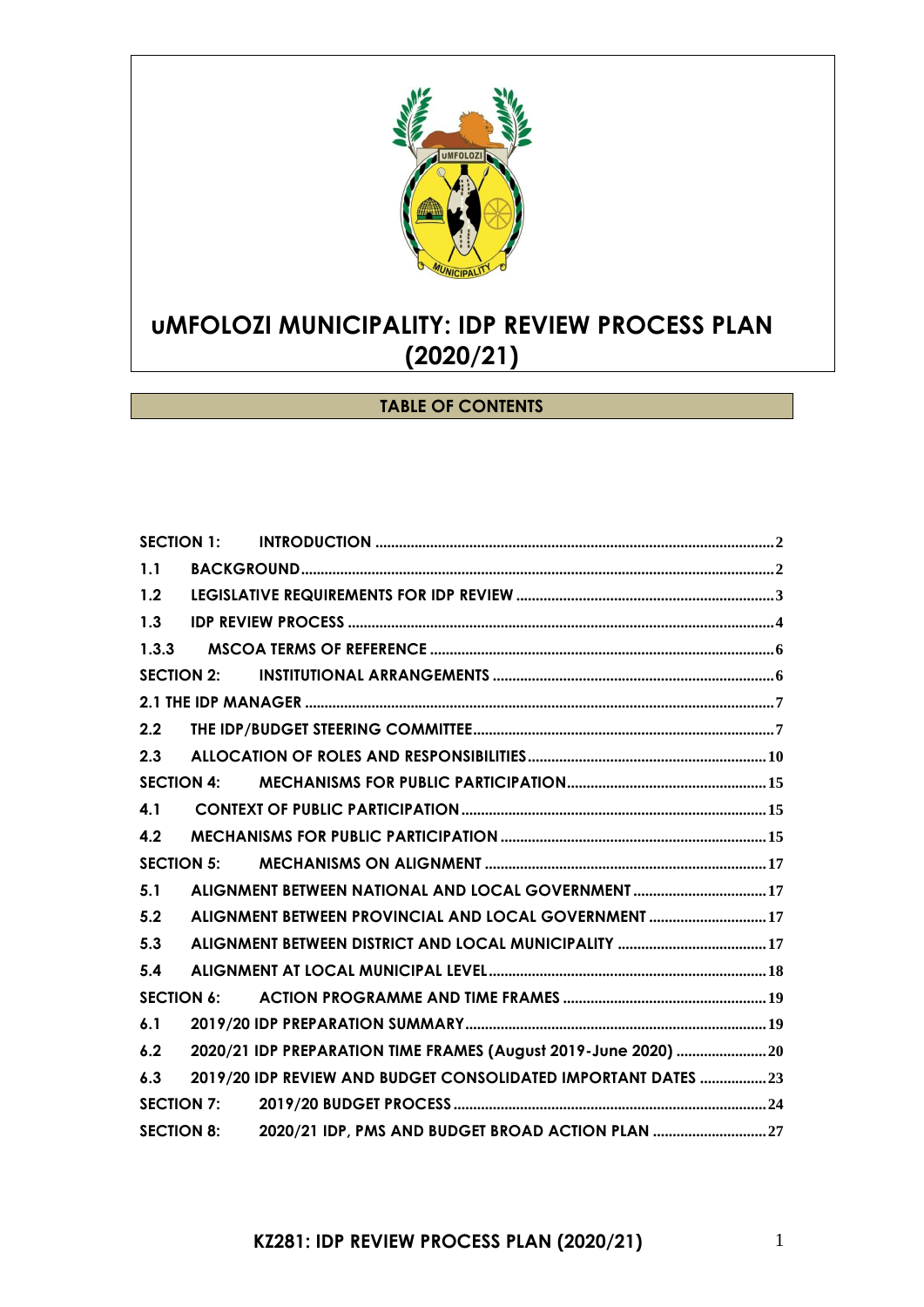

### <span id="page-2-0"></span>**SECTION 1: INTRODUCTION**

#### <span id="page-2-1"></span>**1.1 BACKGROUND**

The Integrated Development Planning process is a continuous cycle of planning, implementation, formulation and review. All municipalities are expected to formulate their Integrated Development Plans (IDP) for every five years and these IDPs are then reviewed annually (financial year).

After 2016 elections the municipality engaged in a new 5 years IDP cycle. After these elections a new IDP will was developed and it will come to an end in year 2021/2022. IDP implementation programme is monitored to identify if the Organizational objectives, Key Performance Indicators and Targets are being achieved. Monitoring also involves gathering of information on changing circumstances in different situations such as:

- ❖ Baseline data and demographics;
- ❖ New policy legislation;
- ❖ Corporate development;
- ❖ Sector departments;
- ❖ New investments opportunities;
- ❖ Sector development plans;
- ❖ Changes in the existing situation due to unexpected events such as natural disasters;
- ❖ Input from stakeholder organizations and constituencies;
- ❖ Budget information in compliance with Mscoa from other spheres of government as well as municipal budget review process; and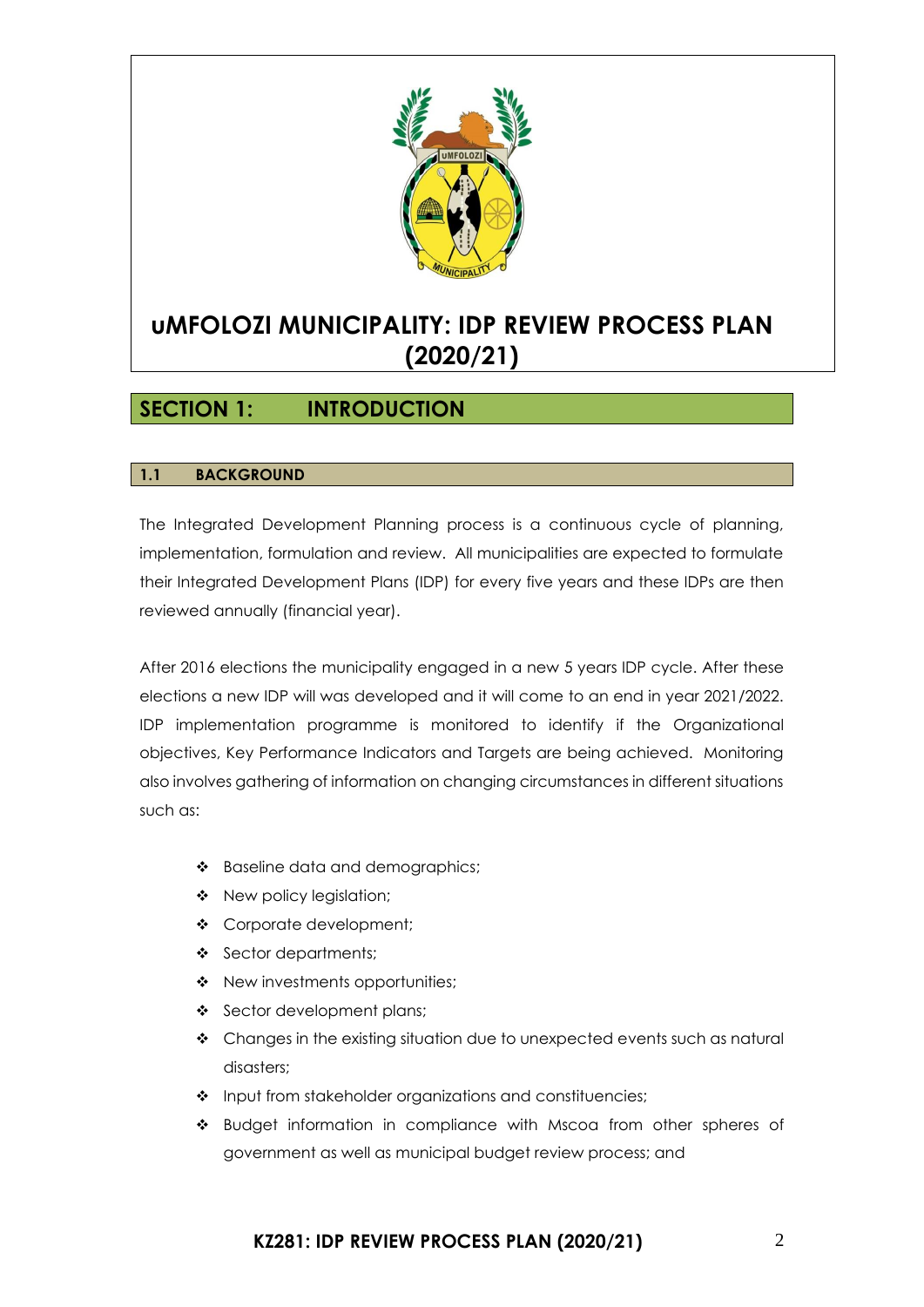

❖ More or improved in-depth information about new developments and trends.

The Municipal Systems Act requires that each municipality, before the drafting of the IDP, prepare a process plan indicating:

- ❖ Roles and Responsibilities and responsible persons
- ❖ A description of the organizational arrangements to be established including the terms of reference,
- ❖ An action programme with activities and horizontal alignment, binding legislation and planning requirements and the cost estimates for the whole review process,
- ❖ Mechanisms and procedures for public participation.

#### <span id="page-3-0"></span>**1.2 LEGISLATIVE REQUIREMENTS FOR IDP REVIEW**

The preparation of an IDP Process Plan is referred to in Chapter 5, Section 28 of the Municipal Systems Act No. 32 of 2000 as follows:

- *(1) Each municipal council, within a prescribed period after the start of its elected term, must adopt a process set out in writing to guide the planning, drafting and adoption and review of its integrated development plan.*
- *(2) The municipality must through appropriate mechanisms, processes and procedures established in terms of Chapter 4, consult the local community before adopting the process*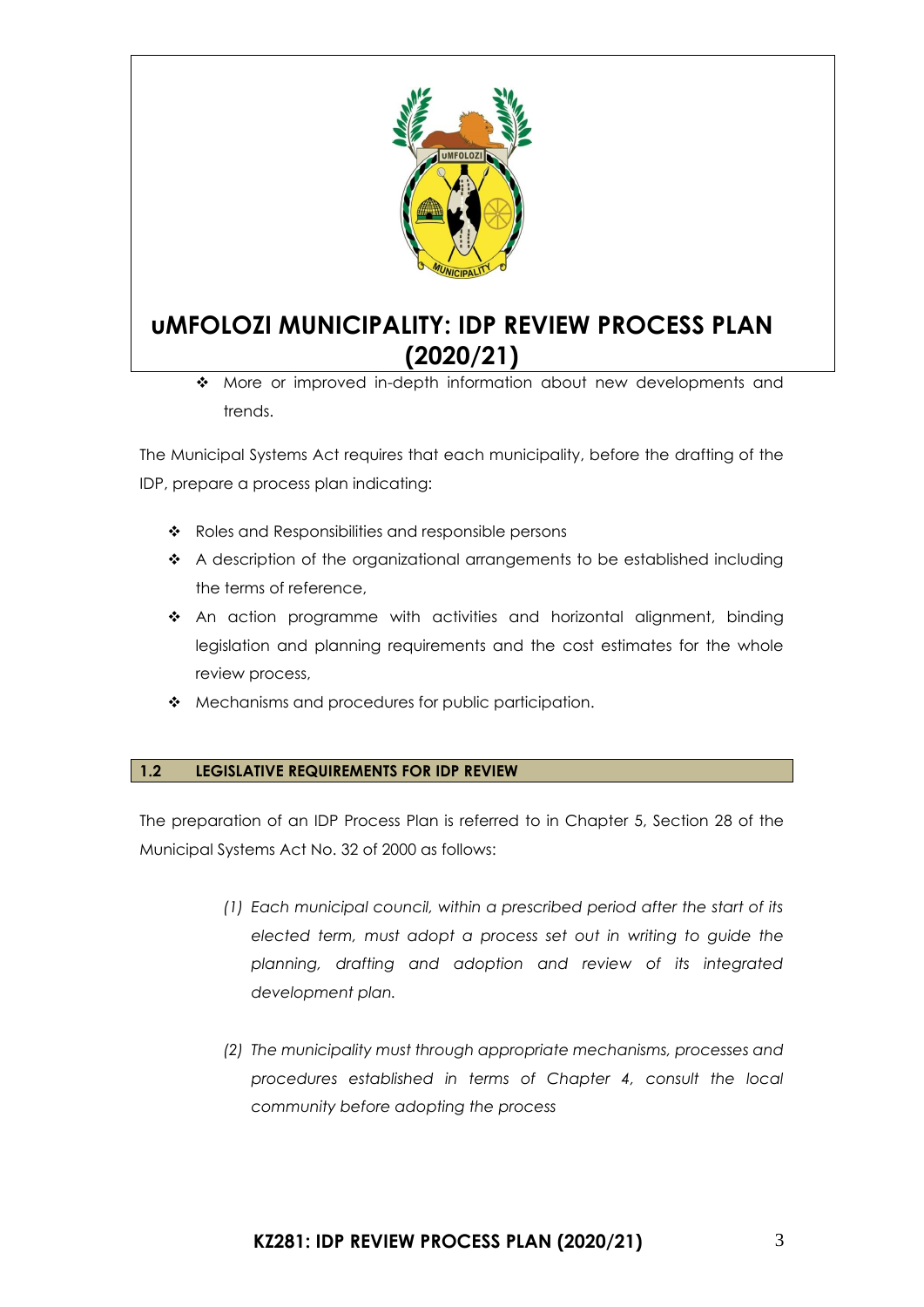

*(3) A municipality must give notice to the local community of particulars of the process.* 

In order to ensure certain minimum quality standards of the IDP process, and a proper coordination between and within spheres of government, the preparation of the Process Plan has been regulated in the MSA. The preparation of a Process Plan, which is the IDP Review Process set in writing, requires adoption by Council. This plan must include the following:

- ❖ A programme specifying the time frames for the different planning steps;
- ❖ Appropriate mechanisms, processes and procedures for consultation and participation of local communities, organs of state, traditional authorities, and other role players in the IDP drafting process;
- ❖ An indication of the organisational arrangements for the IDP process;
- ❖ Binding plans and planning requirements, i.e. policy and legislation; and Mechanisms and procedures for vertical and horizontal alignment.

### <span id="page-4-0"></span>**1.3 IDP REVIEW PROCESS**

When reviewing the IDP, there are key factors that need to be considered as means towards the improvement of the Integrated Development Plan.

### **1.3.1 Key Elements to be addressed during the IDP review Process**

UMfolozi Municipality 2020/21 IDP review address amongst other issues the following.

❖ MEC panel comments for 2019/20 IDP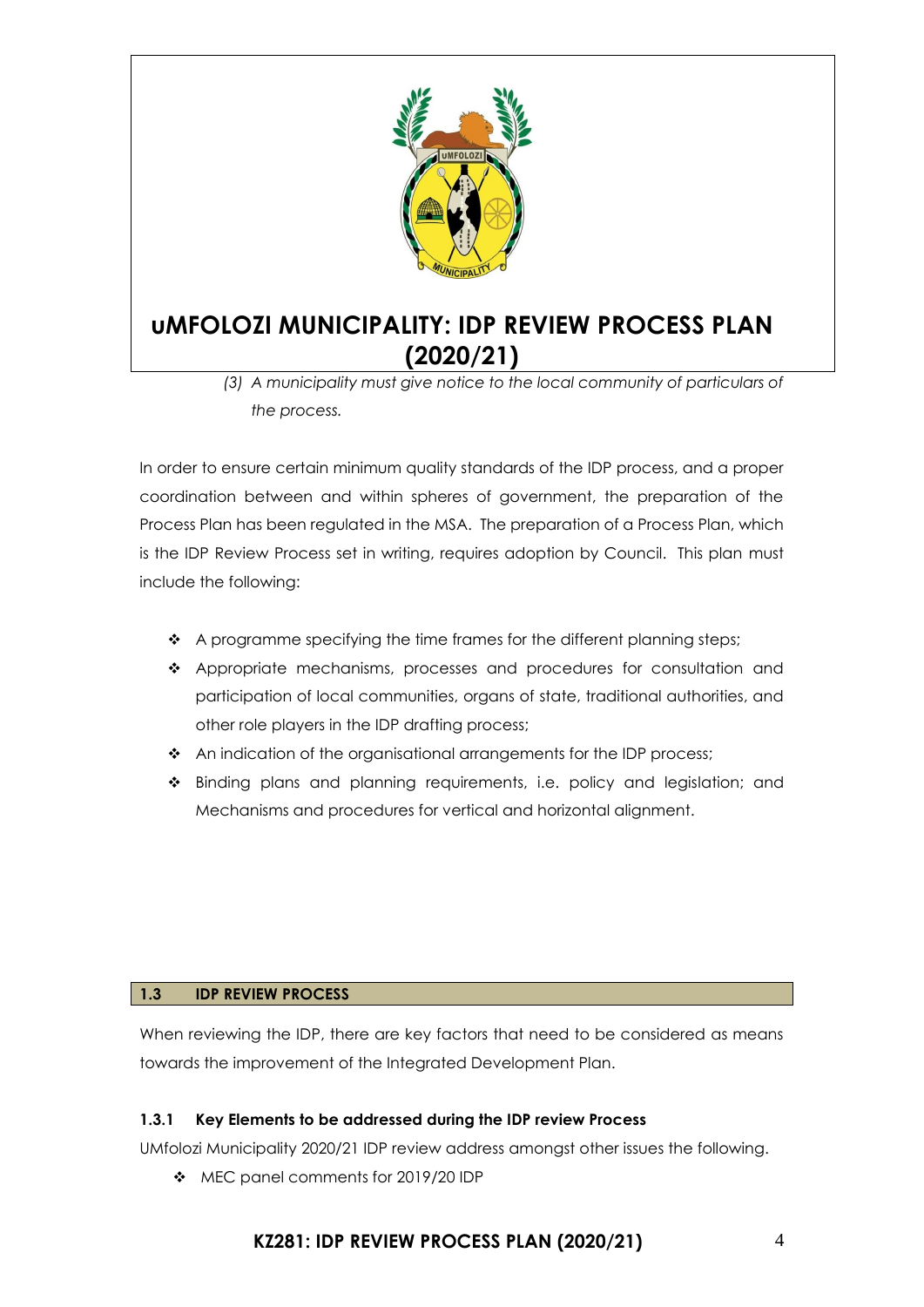

- ❖ New council priorities;
- ❖ Outcome based approach (cabinet Lekgotla Resolutions, District Lekgotla Resolutions, OPMS, State of the Nation Address, State of the Province Address, PGDS and PDP, Outcome 9, MTAS, COP17);
- ❖ The Operation Sukuma Sakhe/War on Poverty and War Rooms effectiveness;
- ❖ UMfolozi SDF finalization in line with the Spatial Planning and Development Act; and
- ❖ Ensure that the IDP is Aligned to the SDF; key national, provincial, and district plans.

#### **1.3.2 Municipal Standard Chart of Accounts (mSCOA) Compliance**

the Minister of Finance has, in terms of section 168 of the Local Government: Municipal Finance Management Act, 2003 (Act No.56 of 2003), and acting with the concurrence of the Minister of Cooperative Governance and Traditional Affairs gazetted the Municipal Regulations on Standard Chart of Accounts (mSCOA) into effect on 22 April 2014. Municipal SCOA provides a uniform and standardized financial transaction classification framework. Essentially this means that mSCOA prescribes the method (the how) and format (the look) that municipalities and their entities should use to record and classify all expenditure (capital and operating), revenue, assets and liabilities, policy outcomes and legislative reporting. This is done at transactional level and ensures that a municipality and its entities have minimum business processes in place. This will result in an improved understanding of the role of local government in the broader national policy framework and linkage to other government functions.

The Regulations apply to all municipalities and municipal entities and indicate its applicability and relevance to each specific municipal environment while accommodating organizational uniqueness and structural differences. The Regulation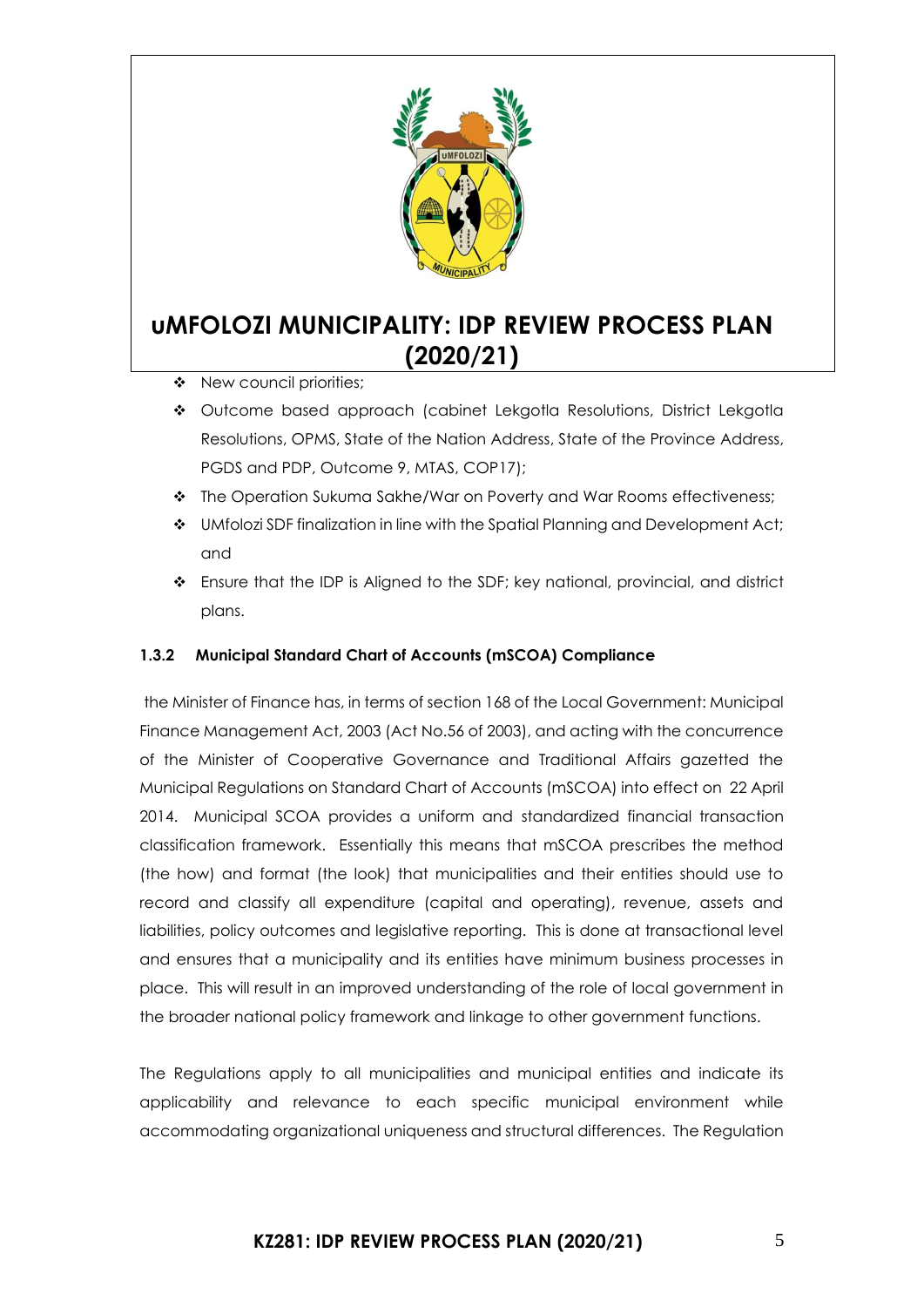

provides for a three-year preparation and readiness window for the whole local government sphere to be compliant with all of the mSCOA segments.

### <span id="page-6-0"></span>**1.3.3 MSCOA TERMS OF REFERENCE**

The mSCOA Steering Committee of the municipality should be multi-disciplinary and include members of top management, including the following functions and skills:

- Finance and Budgeting
- Management
- Risk management;
- Engineering; Technical and Planning
- Information technology
- Human resources.
- Community
- Local Economic Development

Representatives, at the appropriate senior level, of all departments should also be represented on the Steering Committee, which should be chaired by the Municipal Manager or a Project Sponsor, duly assigned the role in writing. Committee members should be assigned in writing to the Steering Committee and their performance agreements amended to accommodate these responsibilities.

### **SECTION 2: INSTITUTIONAL ARRANGEMENTS**

<span id="page-6-1"></span>This section reflects the institutional arrangements of uMfolozi Local Municipality in relation with the Integrated Development Plan deliverables.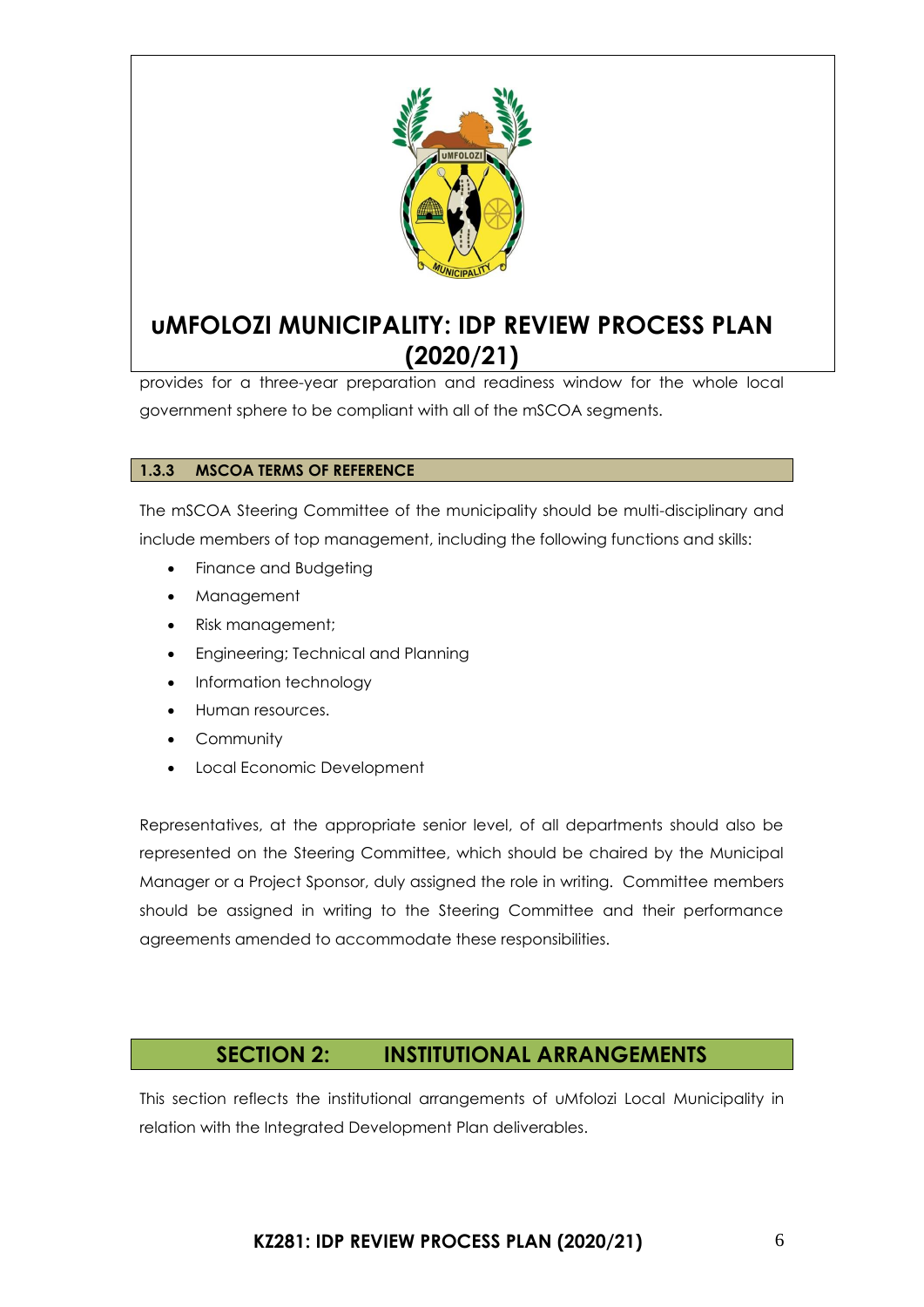

#### <span id="page-7-0"></span>**2.1 THE IDP MANAGER**

The Functions of the IDP Manager in line with the IDP process plan implementation are presented below as follows:

- ❖ Responsible for the implementation of the IDP Process Plan;
- ❖ Responsible for the day to day management of the IDP review process and the allocation of resources, time, people, thereby ensuring that:
	- All different role-players, especially councillors and officials are involved during the implementation of the IDP process plan;
	- Allocation of the roles to the relevant municipal officials;
	- Conditions for participation are conducive;
	- The timeframes are adhered to;
	- The participatory, strategic, implementation oriented, and sector planning requirements are compiled with;
	- The information is gathered, collated and evaluated and properly documented;
	- The information obtained receives attention during the IDP process; and that
	- The review process is horizontally and vertically aligned and complies with national and provincial requirements,

#### <span id="page-7-1"></span>**2.2 THE IDP/BUDGET STEERING COMMITTEE**

The IDP/Budget Steering Committee must be established during the IDP process and it must continue performing its functions during the IDP review process. It is a technical working group made up of senior officials and relevant officials to support the IDP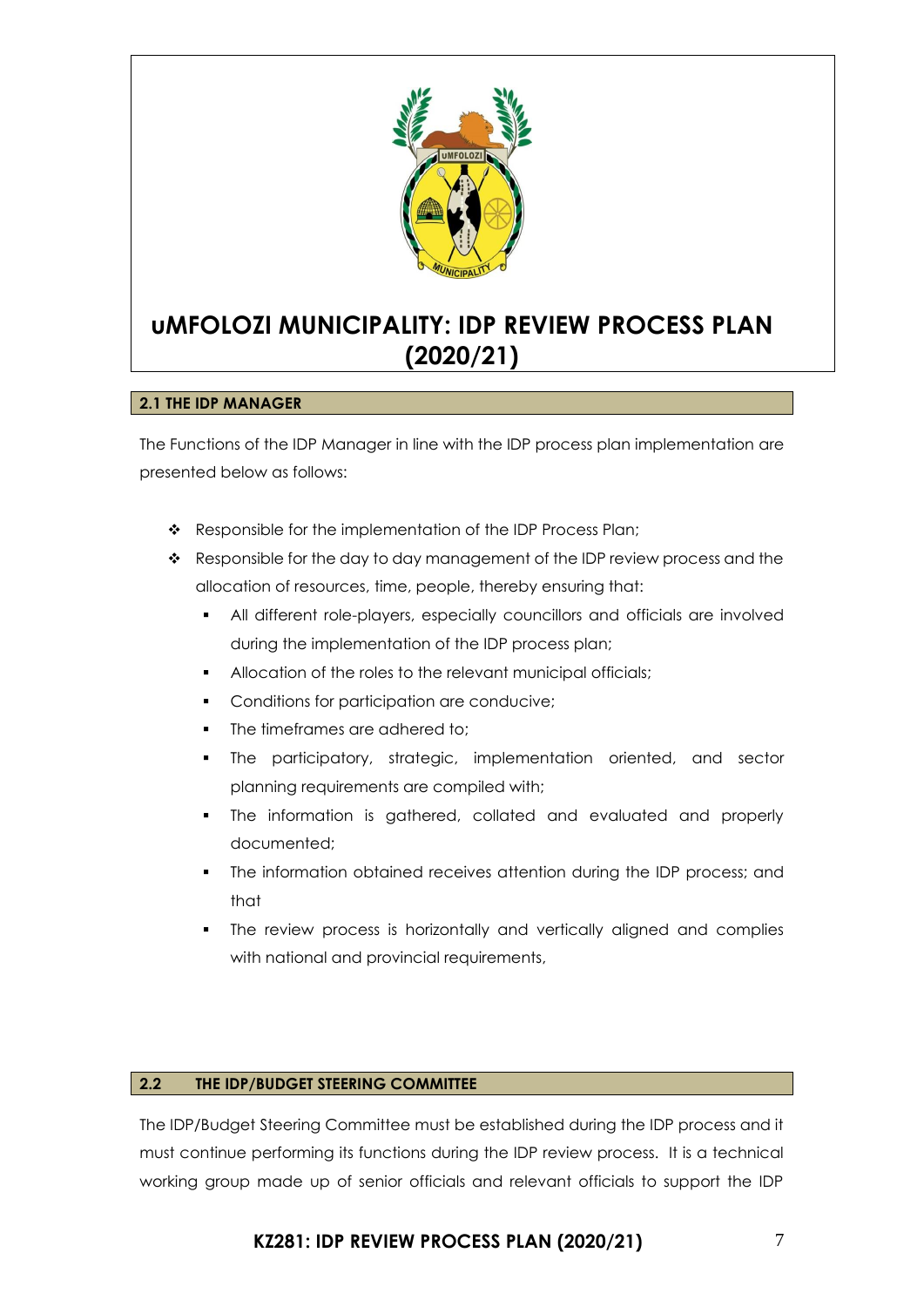

Manager and budget officer and ensure a smooth review process. The Mayor chairs the IDP/ Budget Steering Committee and the secretarial duties performed by the municipal officials of uMfolozi Municipality.

### **2.2.1 Terms of Reference for the uMfolozi IDP/Budget Steering Committee:**

- ❖ To act as a secretariat for the IDP Representative Forum;
- ❖ To ensure alignment at a district and local level;
- ❖ To support the IDP Manager;
- ❖ To support and advise the IDP Representative Forum on technical issues;
- ❖ To make content recommendations;
- ❖ To prepare facilitate and document meetings;
- ❖ To commission relevant and appropriate research studies during the IDP and budget process;
- ❖ To consider and comment on the inputs the consultants, study teams, task departments and service providers; and
- ❖ Processing, summarising and documentation of project outputs,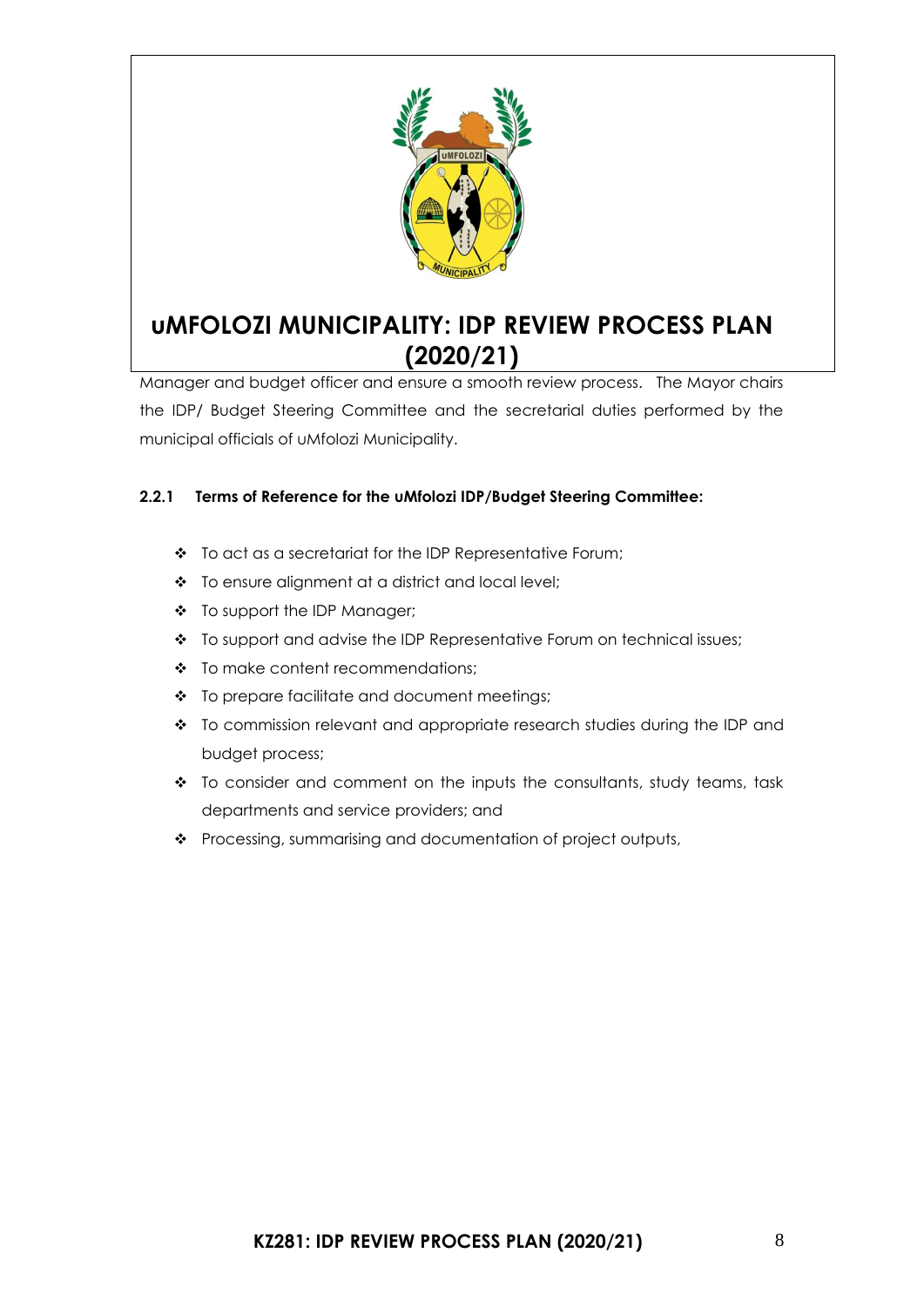

### **2.2.2 Composition of the IDP/BUDGET Steering Committee:**

The IDP/Budget Steering Committee is composed of the following:

| Municipal Manager (Chairperson)                             |  |  |
|-------------------------------------------------------------|--|--|
| Manager: IDP/development planning (Coordinator & Secretary) |  |  |
| Senior Manager: Technical Services                          |  |  |
| Senior Manager: Corporate Services                          |  |  |
| Senior Manager: Community Service                           |  |  |
| <b>Chief Financial Officer</b>                              |  |  |
| <b>Chief Operations Officer</b>                             |  |  |
| Manager: PMS& Compliance                                    |  |  |
| Manager: Youth                                              |  |  |
| <b>Manager: Communication</b>                               |  |  |
| <b>Manager: Council Support</b>                             |  |  |
| Manager: Human Resource                                     |  |  |
| <b>Administration Manager</b>                               |  |  |
| Manager: CD/DM                                              |  |  |
| <b>Chief Traffic Officer</b>                                |  |  |
| <b>Manager: Operations &amp; Mantainance</b>                |  |  |
|                                                             |  |  |
| <b>Manager: Financial Services</b>                          |  |  |
| <b>PMU Manager</b>                                          |  |  |
| Manager: LED/Tourism                                        |  |  |
| Manager: Supply Chain Management                            |  |  |
| <b>Manager: Community Services Centre</b>                   |  |  |
|                                                             |  |  |

The IDP/Budget Steering Committee has no decision-making powers, but act as an advisory body to the IDP Representative Forum.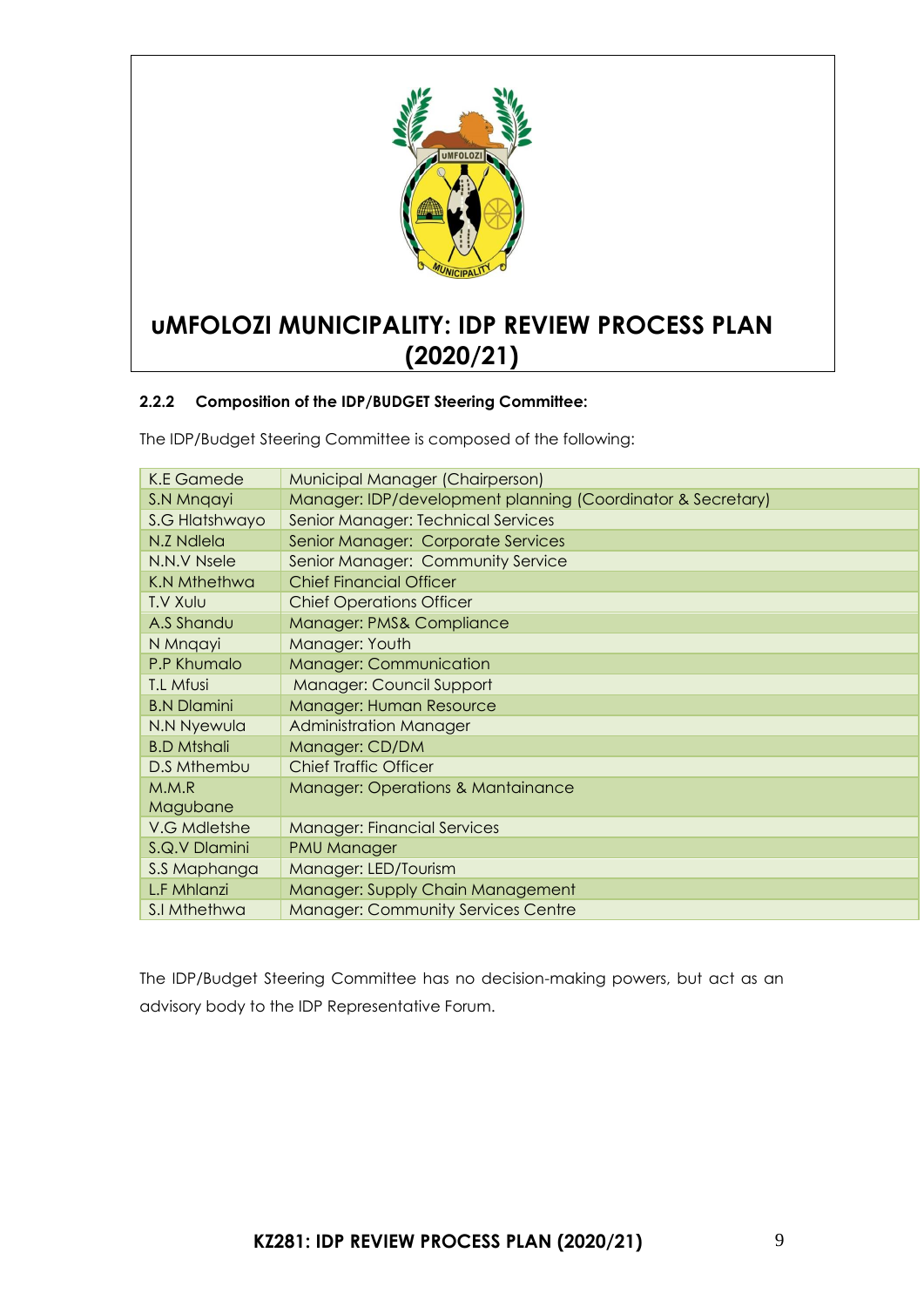

### <span id="page-10-0"></span>**2.3 ALLOCATION OF ROLES AND RESPONSIBILITIES**

#### **2.3.1 Role-Players**

The involvement and participation of the following role-players remains crucial to the accomplishment of IDP process plan implementation:

- ❖ All municipal Councillors ;
- ❖ Municipal Manager;
- ❖ Diverse Heads of uMfolozi Municipal Departments;
- ❖ Members of the IDP/ Budget Steering Committee;
- ❖ Members of the IDP Representative Forum;
- ❖ The District IDP Steering Committee;
- ❖ Organised business structures;
- ❖ Traditional Councils;
- ❖ Sector Departments;
- ❖ Ward Committees;
- ❖ Provincial Departments;
- ❖ NGOs and CBOs;
- ❖ Local Farmers Association;
- ❖ Organised Farm-workers structures; and the
- ❖ Private sector

#### **2.3.2 Roles and Responsibilities**

#### **(a) uMfolozi Municipal Council**

UMfolozi Municipal Council is responsible for the following:

- ❖ Adoption of the IDP Process Plan
- ❖ Adoption and approval of the reviewed IDP,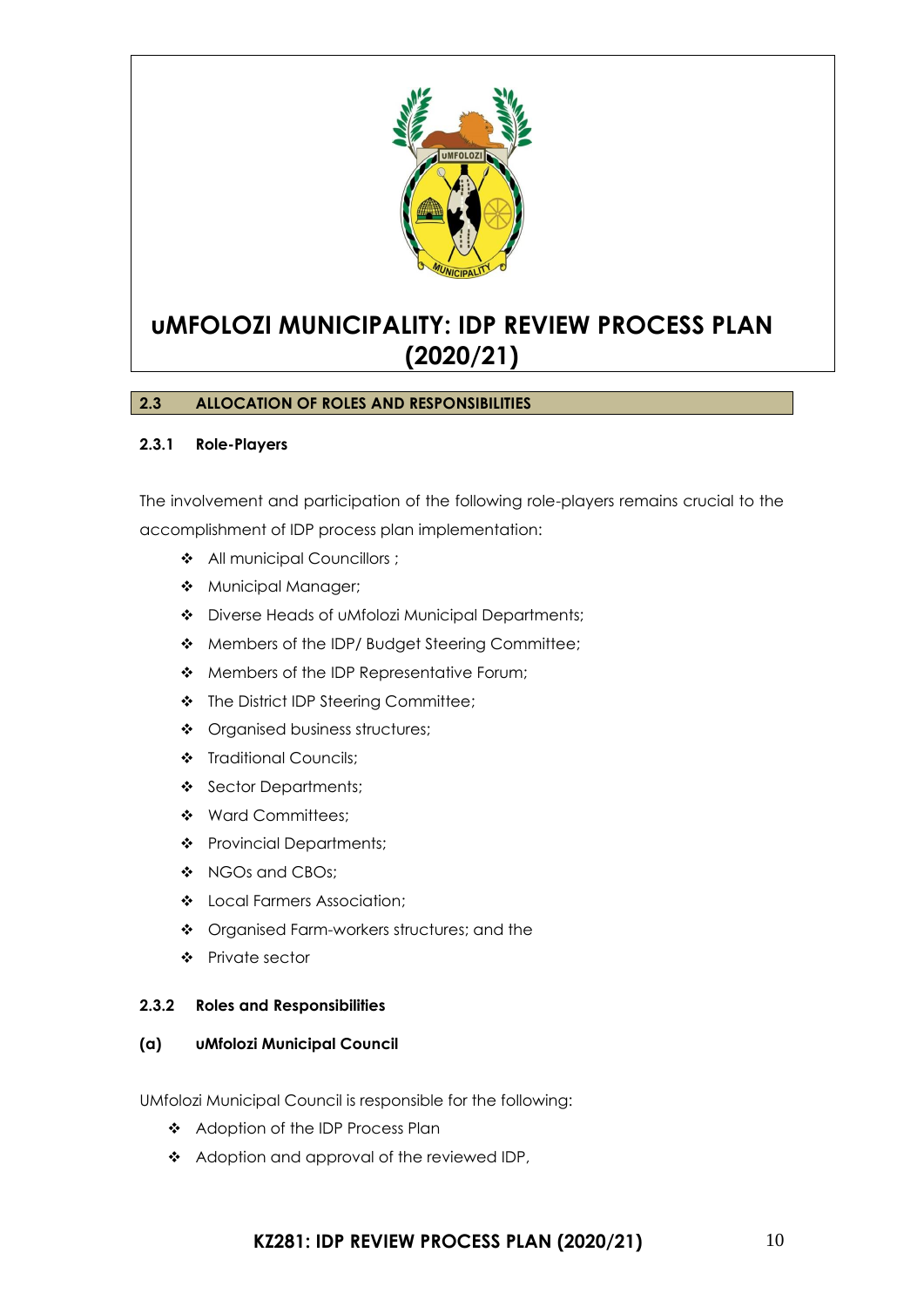

- ❖ Amendment of the IDP in accordance with the comments by sector departments and MEC,
- ❖ Approval of the various review phases,
- ❖ Adoption of the Mscoa Action Plan
- ❖ Ensuring that the IDP is linked to the PMS and Municipal Budget

### **(b) The Executive Committee:**

The Executive Committee has the following responsibilities:

- ❖ Recommend to Council the adoption of the IDP Process Plan and reviewed IDP;
- ❖ Overall management of the IDP Review process; and
- ❖ Monitoring and evaluation of the IDP implementation process

#### **(c) The IDP Manager:**

The IDP Manager is assigned the following responsibilities:

- Management and Co-ordination of the IDP review process;
- Ensure that there's vertical and horizontal alignment;
- Ensuring all stakeholders are informed of the process and their involvement; and
- Create a conducive environment for public participation,

#### **(d) IDP/Budget Steering Committee:**

The IDP Steering Committee is assigned the following responsibilities:

❖ Ensuring the gathering and collating of information while the IDP implementation is proceeding;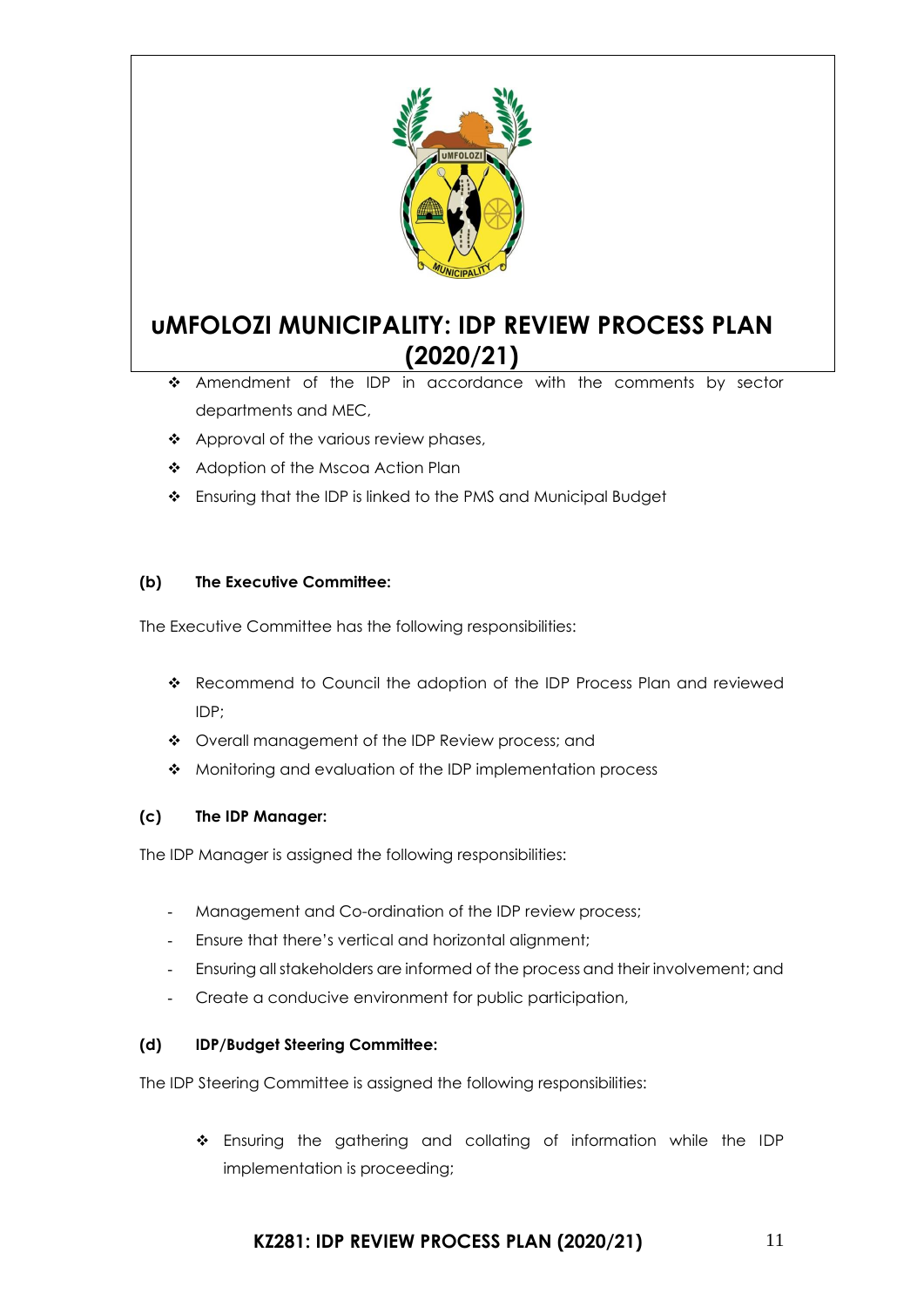

- ❖ Support the IDP Manager in the management and co-ordination of the IDP;
- ❖ Discussion of input and information for the IDP review;
- ❖ Ensuring the monitoring and evaluation of the gathered information; and
- ❖ Attending to MEC's comments

#### **(e) IDP Representative Forum:**

The IDP Representative Forum is assigned the following responsibilities:

- ❖ Recommend reports for approval / adoption,
- ❖ Representing interests of the constituents,
- ❖ Present a forum for communication and participation for all stakeholders,
- ❖ Monitoring the IDP review process.

### **(f) District (KCDM) IDP Representative Forum:**

The King Cetshwayo District Municipality forms a district-wide Planning and Development Forum for the purpose of alignment with all the local municipalities within the district.

### **(g) Municipal Officials:**

- ❖ The municipal officials are responsible for the implementation of the IDP gathering of the information on any changes in any circumstance;
- ❖ Provision of budgetary information and any information on the performance evaluation;
- ❖ Provision of technical expertise during the planning process;
- ❖ Interaction with the Ward Councillors and Ward Committees; and
- ❖ Guidance and advisory provision that is crucial during the IDP process.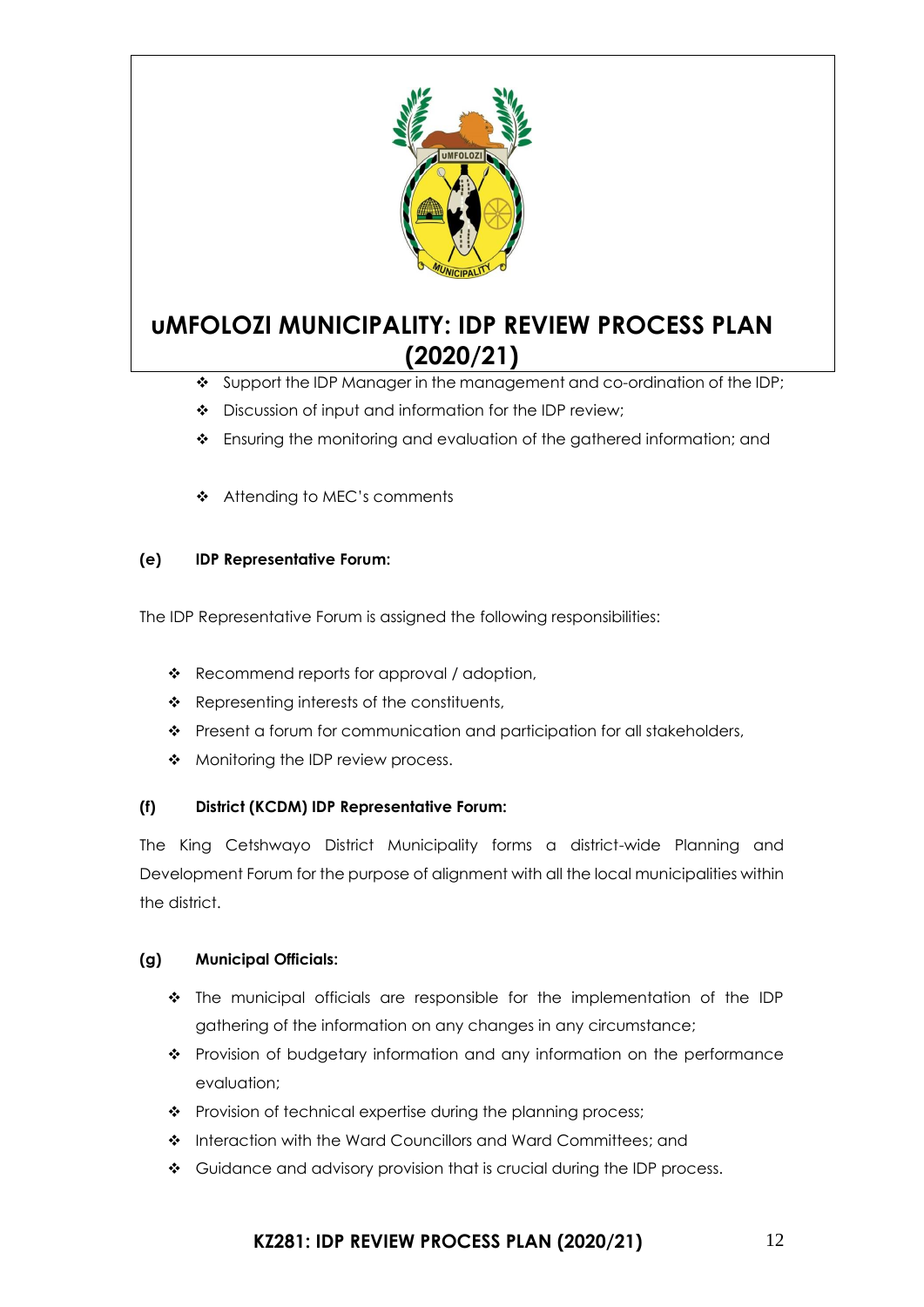

#### **(h) Ward Committees:**

The Ward Committees have a crucial role of identifying the needs and service delivery gaps in the community and report to the Ward Councillor.

#### **(i) Sector Departments:**

The Sector Departments have the following responsibilities:

- ❖ Assist in the IDP formulation and review process;
- ❖ Provide budget information and sector plans;
- ❖ Provide data and information;
- ❖ Ensure programme and project alignment between the municipality and province; and
- ❖ Ensure budgetary alignment between provincial programmes and projects and the municipality's IDP.

#### **(j) Ward Councillors:**

Ward Councillors are an important link between the municipality and the constituents. They are the first to know of any community needs or service delivery gaps. The Councillors will be responsible for forwarding this information to the municipal officials. They are also responsible for organizing community meetings and ensuring maximum participation of residents in the IDP review process.

#### **(k) Traditional Councils:**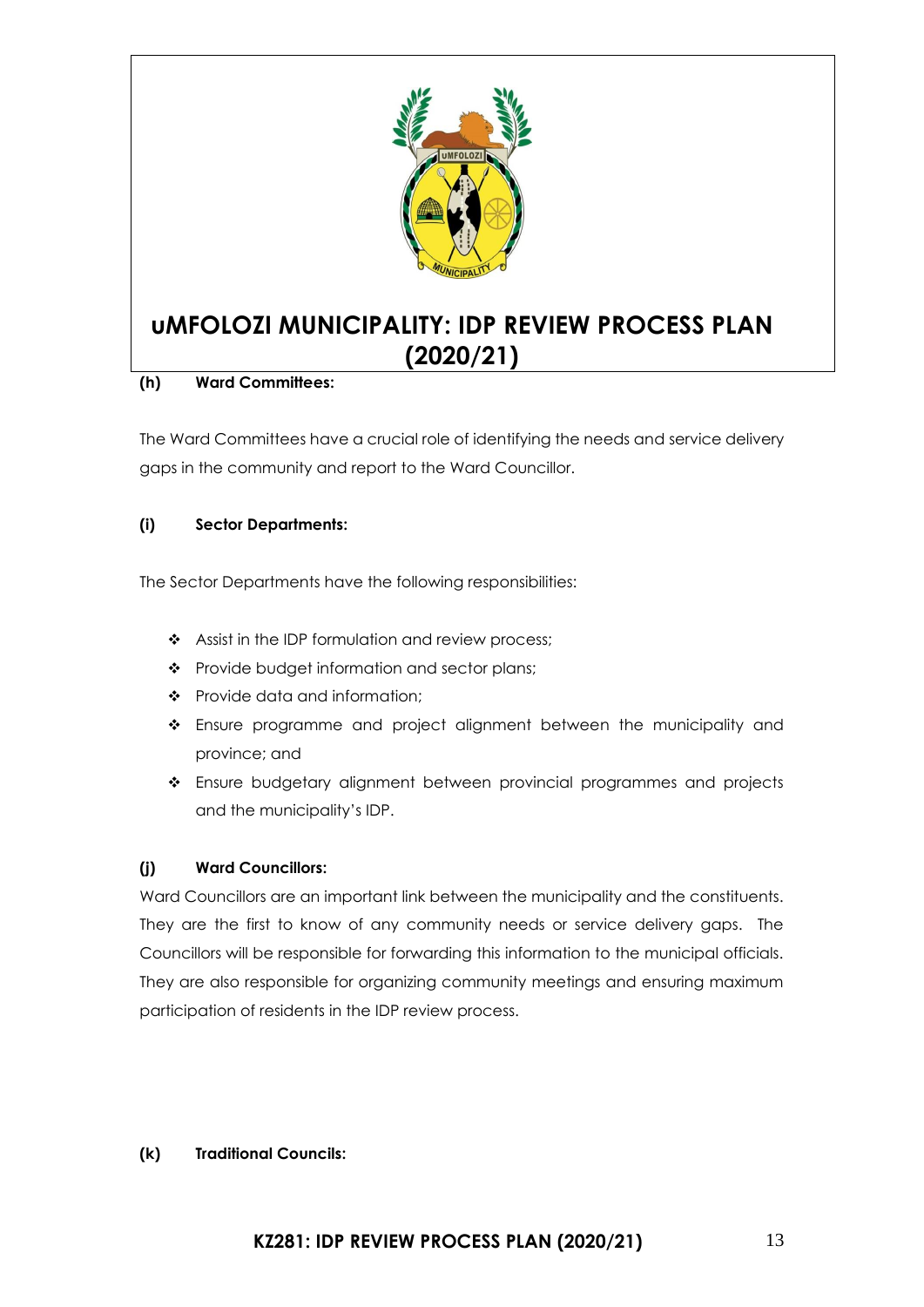

The Traditional Councils will work as a link between the community and Ward Councillors and matters of service delivery and needs of the people. Assist in giving information regarding to land rights and possible available areas for future development.

### **(l) The IDP Representative Forum:**

This is the structure, which institutionalises and ensures a participatory IDP review process. It represents the interests of the constituents of the municipality in the review process. It remains the key responsibility for each member to efficiently represent his or her institution during the IDP review process

### **2.3.3 Terms of Reference for the IDP Representative Forum:**

- ❖ To monitor performance and implementation of the IDP;
- ❖ To ensure alignment takes place at the various levels;
- ❖ To represent the interest of the constituents in the IDP process;
- ❖ To provide input on new strategies and discuss changes to circumstances;
- ❖ To provide a forum and a mechanism for discussion, debate and agreement on development planning and progress on the IDP implementation; and
- ❖ To ensure communication between all the stakeholders in the IDP process.

The IDP Representative Forum will meet according to the action programme and as when there is a need.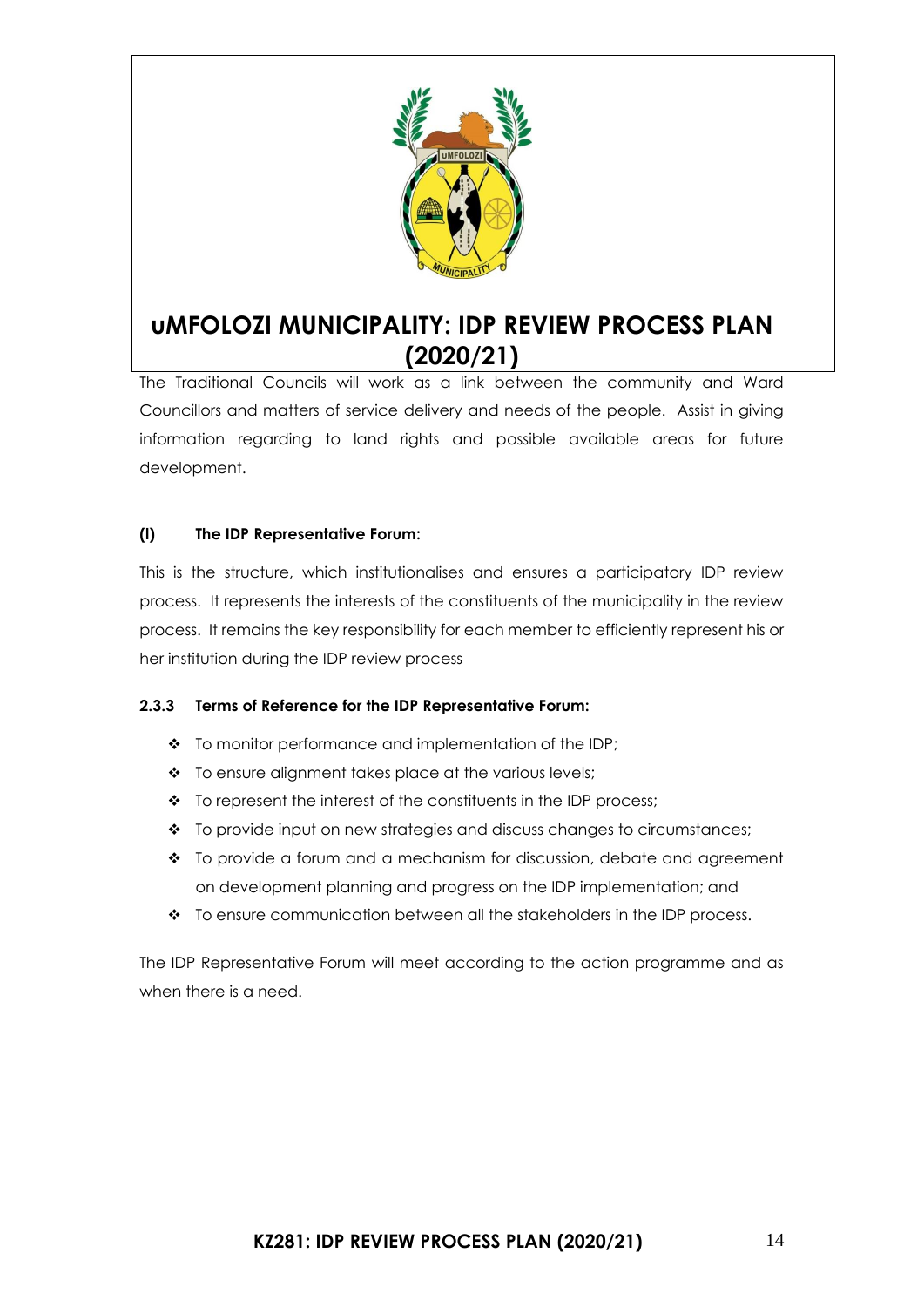

### <span id="page-15-0"></span>**SECTION 4: MECHANISMS FOR PUBLIC PARTICIPATION**

#### <span id="page-15-1"></span>**4.1 CONTEXT OF PUBLIC PARTICIPATION**

It appears in Chapter 4 of the Municipal Systems Act, Act 32 of 2000 that a municipality must encourage and create conditions for the local community to participate in the affairs of the municipality, including in the preparation and implementation of its Integrated Development Plan. In this context, the municipality has committed to a participatory process of IDP whereby the community will play a meaningful role.

#### <span id="page-15-2"></span>**4.2 MECHANISMS FOR PUBLIC PARTICIPATION**

The following mechanisms will be used for participation:

#### **4.2.1 Mayoral IDP Road Show**

UMfolozi Municipality will use mayoral roadshows to enhance public participation

#### **4.2.2 Ward IDP Consultative meetings**

The municipality has 17 wards and will engage all 17 wards for a meaningful participation in the process.

#### **4.2.3 Community Engagement Meetings**

The municipality will timeously have community engagement meetings as a measure to maximise public participation in regard to the IDP.

#### **4.2.4 IDP Representative Forum**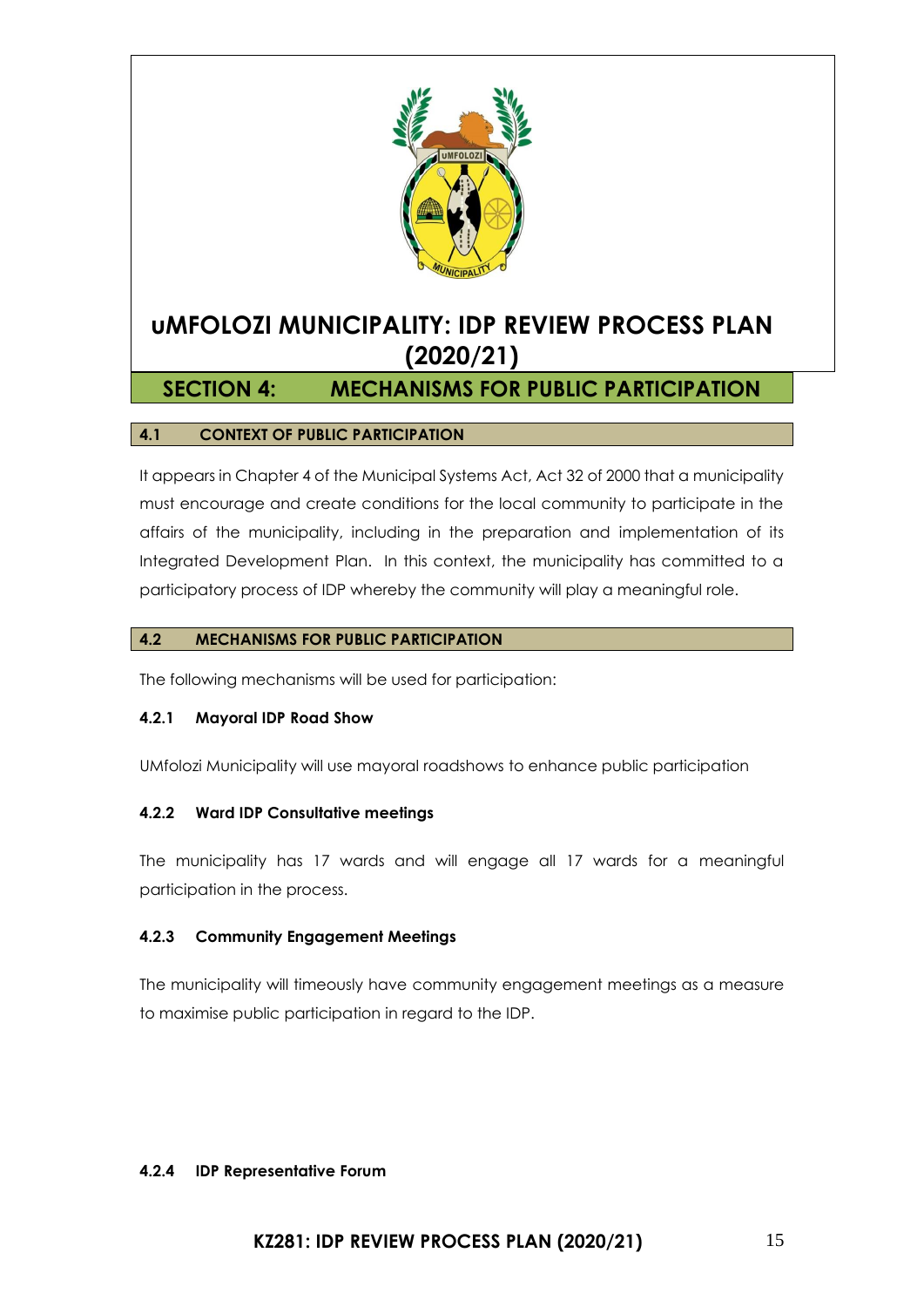

This forum is a representation of all stakeholders. UMfolozi Municipality ensures that this structure remains inclusive as much as possible. The meetings of this structure are regarded as an action programme.

### **4.2.5 Media**

Municipal web site, broachers, Local newspapers circulating within the municipal area of jurisdiction will be used to inform on progress and issuing public notices on the

IDP and Budget processes. The local / community Radio Stations will also be utilised for publicity purposes.

### **4.2.6 Ward Committees and Community Development Workers**

As formal structures established in terms of the Municipal Structures Act, the Ward Committees and Ward Councillors will be used as a link between the municipality and communities, to obtain information on any other information on progress on the IDP and Budget implementation.

### **4.2.7 Municipal Notice Boards**

The municipal notice boards, library notice board and traffic station notice board will be used to inform stakeholders of crucial meetings.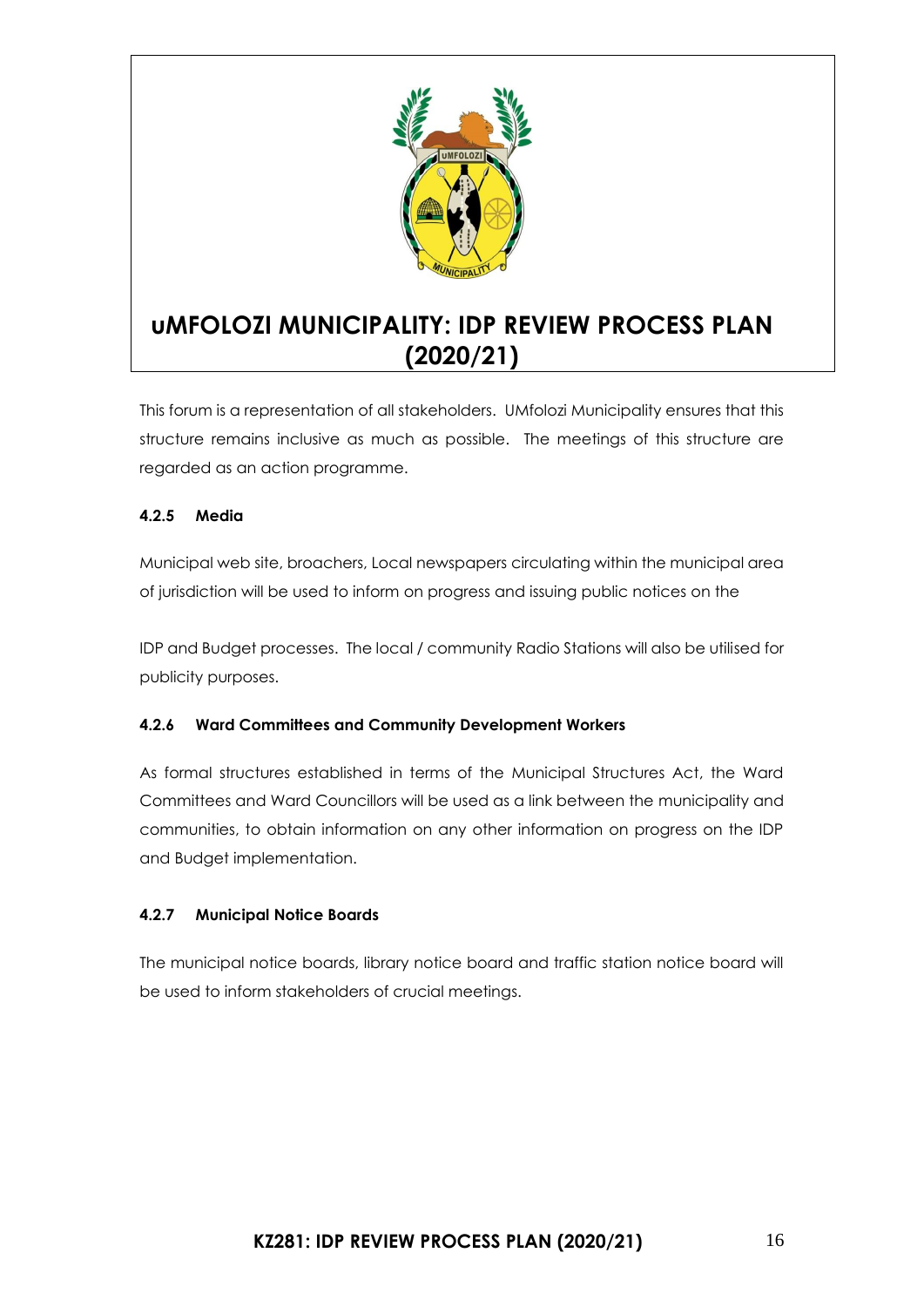![](_page_17_Picture_0.jpeg)

### **SECTION 5: MECHANISMS ON ALIGNMENT**

<span id="page-17-0"></span>This section indicates the key mechanisms from which the uMfolozi Municipality's IDP process plan draws its alignment.

#### <span id="page-17-1"></span>**5.1 ALIGNMENT BETWEEN NATIONAL AND LOCAL GOVERNMENT**

UMfolozi Municipality will endeavour to align its IDP review process with relevant national legislations, policies, and programmes (CBPWP, NDP, ISRDP, Urban Renewal Programme, etc.) and financial plans (e.g. MTEF, MTEP)

### <span id="page-17-2"></span>**5.2 ALIGNMENT BETWEEN PROVINCIAL AND LOCAL GOVERNMENT**

Alignment between the provincial sector plans and uMfolozi municipal IDP will always remain evident. The process will be able to integrate the plans, programmes and budgets of the Provincial Sector Departments into the Municipal IDP; this includes the KZN Provincial Growth and Development Plan and Strategy (PGDP/S).

### <span id="page-17-3"></span>**5.3 ALIGNMENT BETWEEN DISTRICT AND LOCAL MUNICIPALITY**

Alignment at this level will be co-ordinated at the uMfolozi Municipality's Planners forum. The main function of the Forum is to monitor progress in the various review processes and to ensure alignment between the District Growth and Development Plan (DGDP) and uMfolozi municipal plans through which the service delivery is facilitated.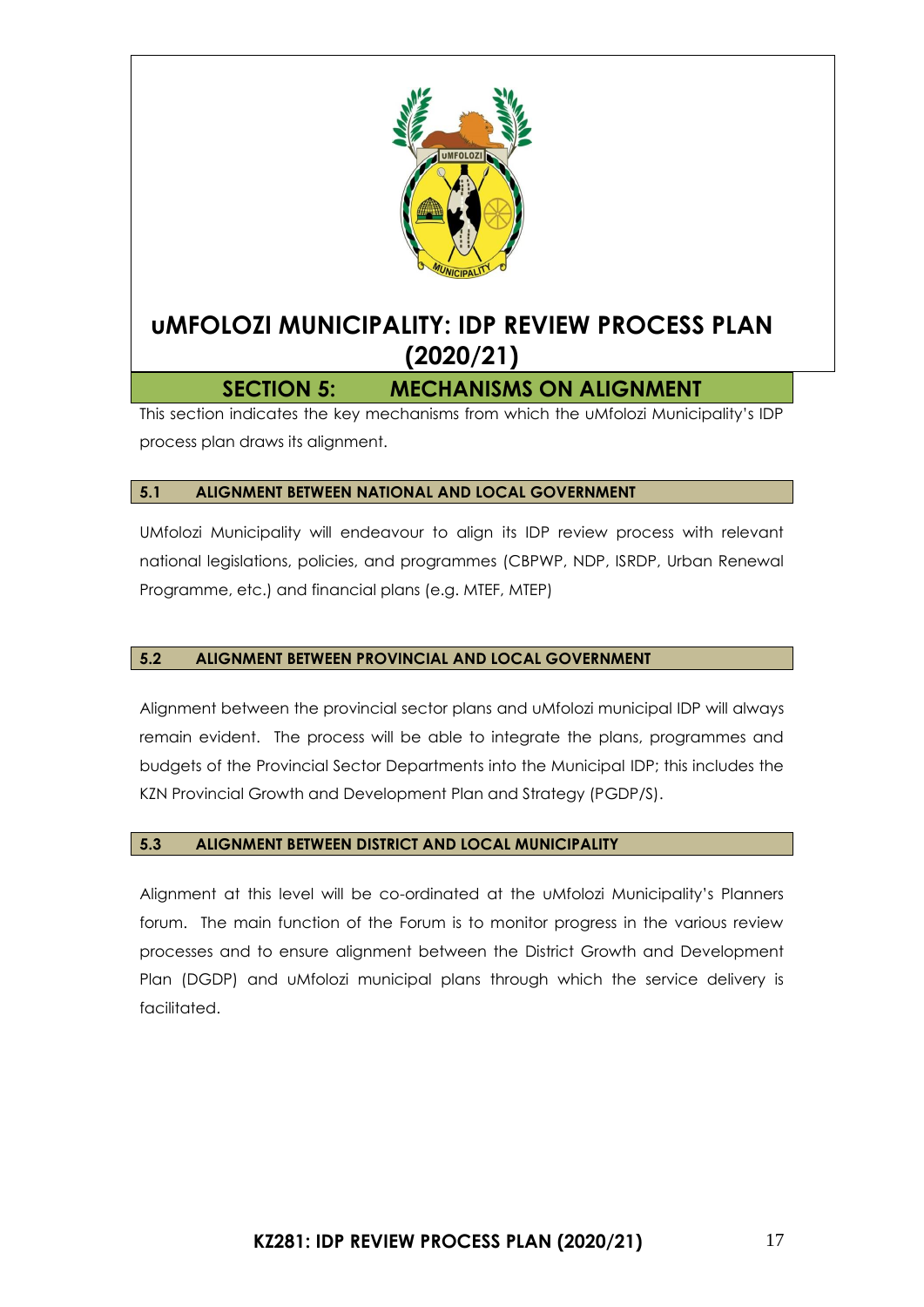![](_page_18_Picture_0.jpeg)

<span id="page-18-0"></span>Performance in terms of expected roles and responsibilities will be monitored through the IDP Steering Committee meetings through which the reports on the current and future year deliverables will be presented. Alignment with other border municipalities i.e. The City of uMhlathuze and uMlalazi will be strengthened.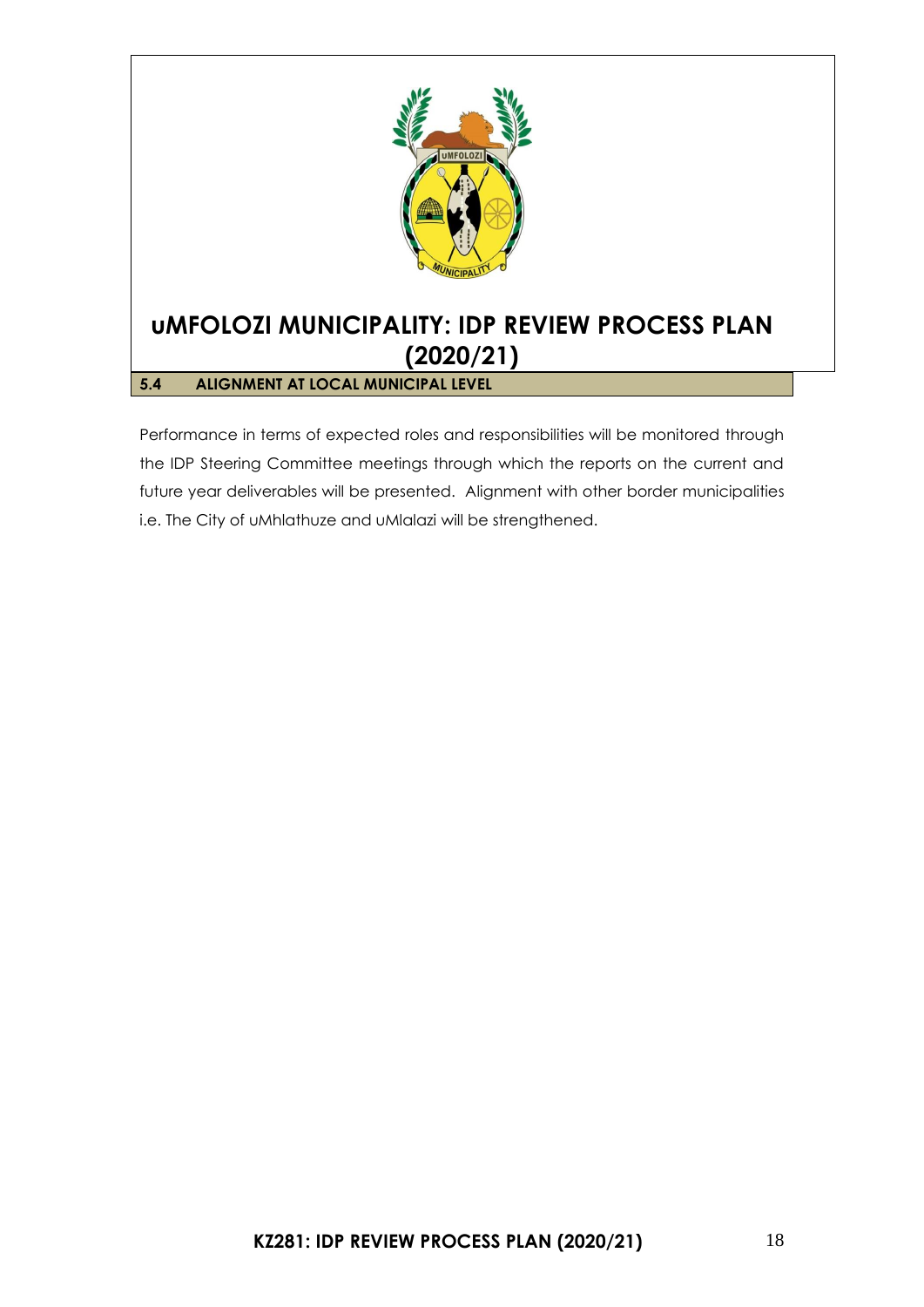![](_page_19_Picture_0.jpeg)

<span id="page-19-0"></span>The methodology to be followed in the IDP process is as follows:

- **Phase 1:** Preparing for IDP / Formulation
- **Phase 2:** Gathering of the IDP Information through public participations and other relevant sources
- **Phase 3:** Assessment and Evaluation of Information
- **Phase 4:** Aligning IDP, Budget and PMS
- **Phase 5:** Adoption of IDP

#### <span id="page-19-1"></span>**6.1 2019/20 IDP PREPARATION SUMMARY**

- ❖ Preparation of Process Plan;
- ❖ Discussing the IDP Process Plan at the Steering Committee;
- ❖ Submission of Process Plan to all relevant key structures;
- ❖ Tabling of the 2020/21 IDP Process Plan to Council for adoption;
- ❖ Coordination of the IDP Public Participations as means to enhance community participation in the process;
- ❖ Tabling of the Draft 2020/21 IDP to all relevant key structures;
- ❖ Advertising of the Draft 2020/21 to the local newspapers as a Public Notice to enhance more participation;
- ❖ Compilation of the Final 2020/21 IDP;
- ❖ Tabling of the Final 2020/21 IDP to all relevant key structures;
- ❖ Public Participations on the Final 2020/21 IDP;
- ❖ Tabling the Final 2020/21 IDP to the Council; and
- ❖ Advertising the Final 2020/21 IDP as a Public Notice.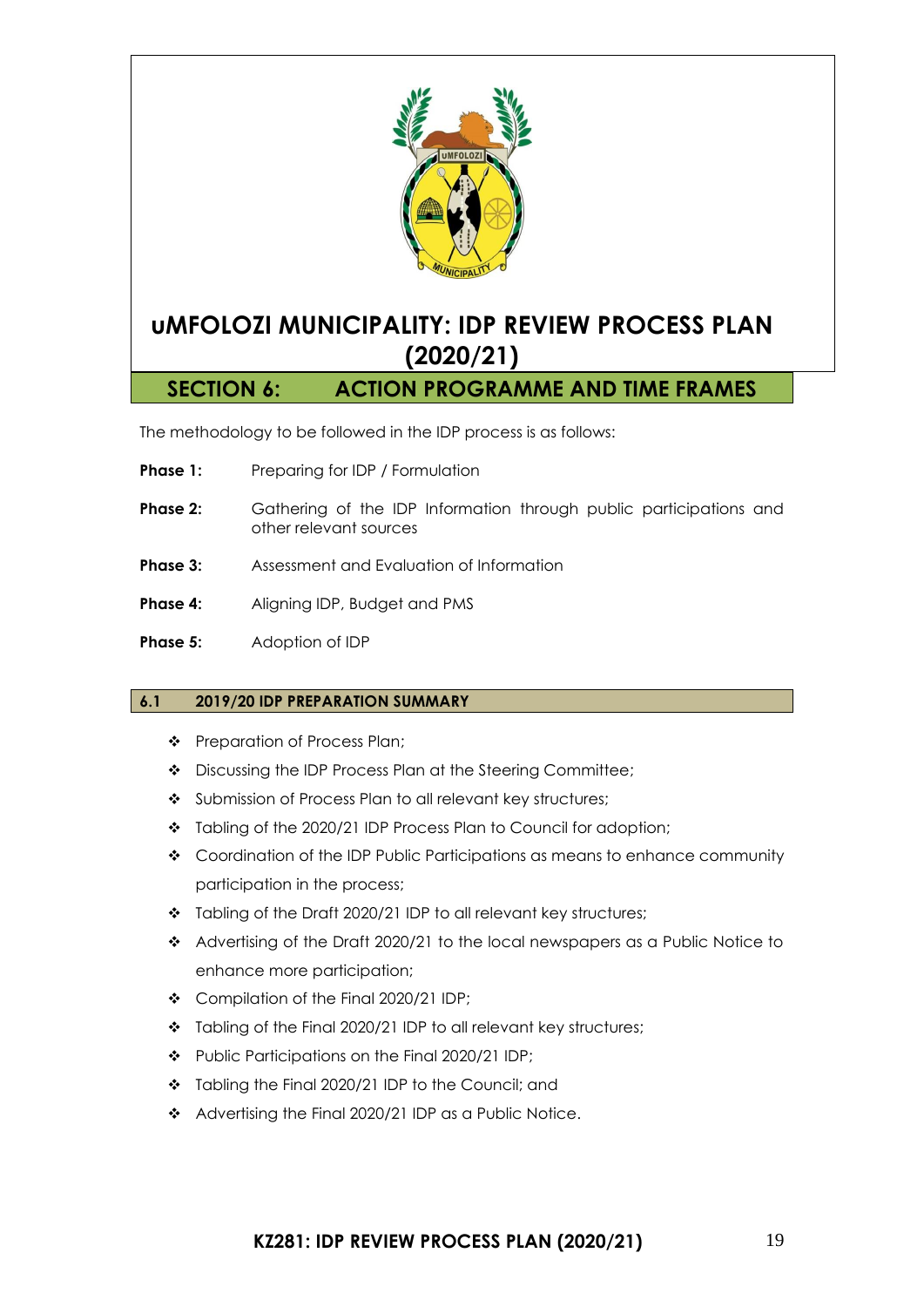![](_page_20_Picture_0.jpeg)

<span id="page-20-0"></span>**6.2 2020/21 IDP PREPARATION TIME FRAMES (August 2019-June 2020)**

#### **PHASE 1: PREPARING FOR IDP / FORMULATION**

- ❖ Preparation of the IDP Process Plan;
- ❖ Tabling of the IDP process plan to the council for adoption; and
- ❖ Draft the Public Participations Concept document

#### **PHASE 2: GATHERING OF INFORMATION**

This activity schedule in aligned to the King Cetshwayo Framework plan and IDP Management plan of the Department of CoGTA.

| <b>NO</b>                 | <b>AUDIENCE DESCRIPTION</b>                                   | <b>PLANNED/ PROPOSED DRAFT</b><br><b>IDP PUBLIC CONSULTATION</b> | <b>VENUE</b>                      |
|---------------------------|---------------------------------------------------------------|------------------------------------------------------------------|-----------------------------------|
|                           | <b>IDP Representative Forum</b>                               | 27 August 2019                                                   | <b>Municipal Council Chambers</b> |
| $\mathbf{2}$              | <b>Ward Committees IDP Consultation</b>                       | 24 October 2019                                                  | <b>Municipal Council Chambers</b> |
| $\ensuremath{\mathsf{3}}$ | <b>IDP Representative Forum</b>                               | 24 October 2019                                                  | <b>Municipal Council Chambers</b> |
| 4                         | IDP Managers & Planners Forum (KCDM)                          | 06 September 2019                                                | To be Confirmed                   |
| 5                         | <b>IDP Consultations (KCDM)</b>                               | September 2019                                                   | To be Confirmed                   |
| 6                         | <b>IDP Consultations (KCDM)</b>                               | 09 October 2029                                                  | To be Confirmed                   |
| 7                         | Sokhulu Tribal Authority                                      | 05 November 2019                                                 | Sokhulu Tribal Court              |
| 8                         | Mbuyazi Tribal Authority                                      | 07 November 2019                                                 | Mbuyazi Tribal Court              |
| 9                         | Somopho Tribal Authority                                      | 12 November 2019                                                 | Somopho Tribal Court              |
| 10                        | <b>Mhlana Tribal Authority</b>                                | 13 November 2019                                                 | Mhlana Tribal Court               |
| 11                        | Mambuka Tribal Authority                                      | 19 November 2019                                                 | Mambuka Tribal Court              |
| 12                        | IDP Alignment Session (KCDM)                                  | November 2019                                                    | To be Confirmed                   |
| 13.                       | Community/ Public Participation (Inland)                      | 26 November 2019                                                 | To be Confirmed                   |
| 14.                       | Community/ Public Participation (Coastal)                     | 29 November 2019                                                 | To be Confirmed                   |
| 15.                       | Receive support<br><b>DCoGTA</b><br>from<br>to<br>improve IDP | November 2019-March 2020                                         | <b>KCDM/DCoGTA</b>                |
| 16.                       | Attend the IDP Stakeholders Meeting                           | February 2020                                                    | <b>KCDM/DCoGTA</b>                |
|                           |                                                               | PLANNED/ PROPOSED FINAL IDP PUBLIC CONSULTATION                  |                                   |
| 17.                       | IDP Managers & Planners Forum                                 | 06 March 2020                                                    |                                   |
| 18.                       | <b>IDP Steering Committee</b>                                 | 25 March 2020                                                    | <b>Municipal Council Chambers</b> |
| 19.                       | <b>IDP Representative Forum</b>                               | 26 March 2020                                                    | <b>Municipal Council Chambers</b> |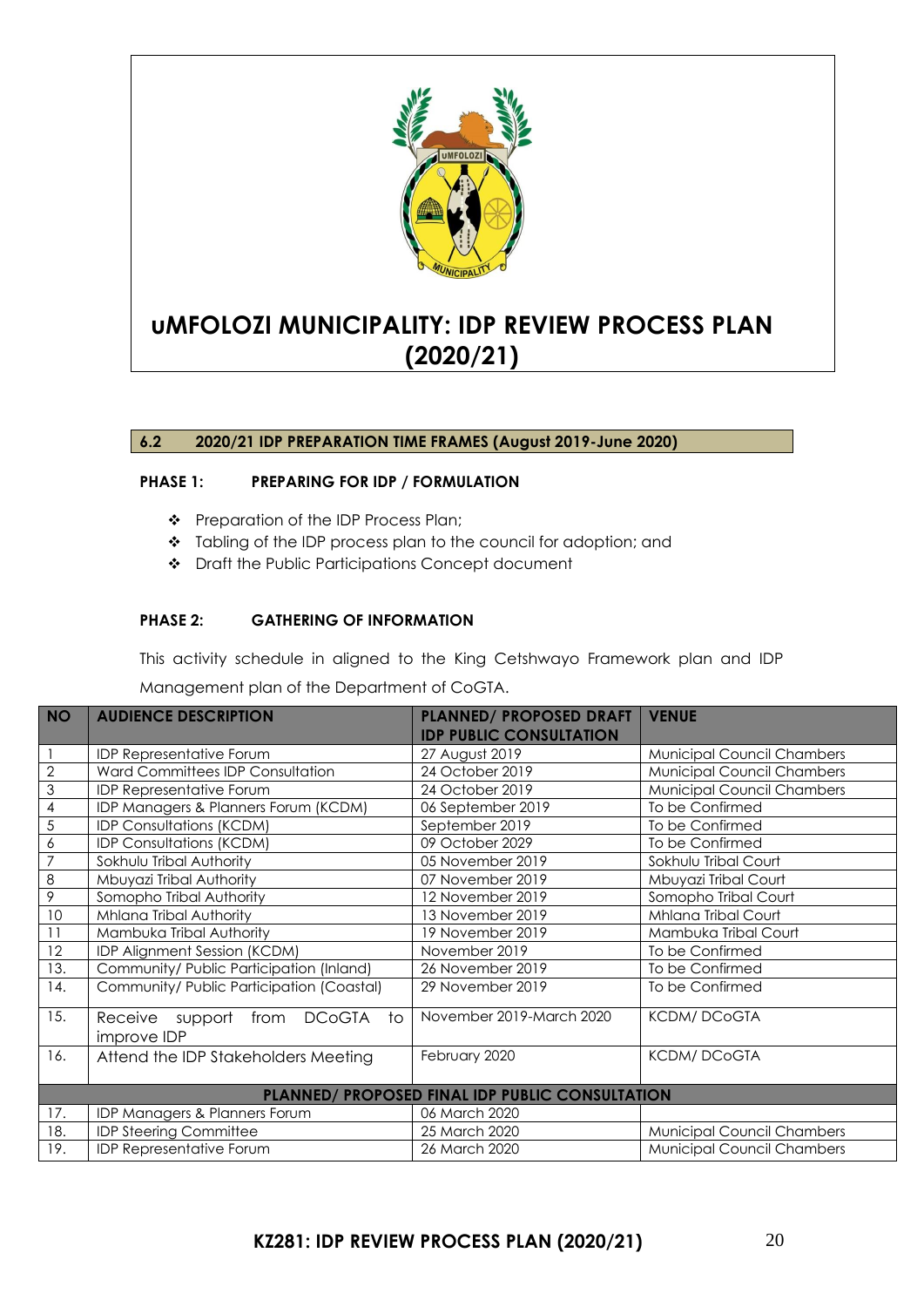![](_page_21_Picture_0.jpeg)

| 20. | Submission of the Draft Reviewed 2020/21     | End of March 2020 | <b>DCoGTA</b>                     |
|-----|----------------------------------------------|-------------------|-----------------------------------|
|     | Reviewed IDP and WBPs to COGTA               |                   |                                   |
| 21. | <b>Budget &amp; IDP Consultations (KCDM)</b> | March/April 2020  | To be Confirmed                   |
| 22. | Ward Committees IDP Consultation             | 08 April 2020     | To be Confirmed                   |
| 23. | Community/ Public Participation (Inland)     | 09 April 2020     | To be Confirmed                   |
| 24. | Community/ Public Participation (Coastal)    | 18 April 2020     | To be Confirmed                   |
| 25. | Attend Draft IDP assessment sessions;        | April 2020        | <b>KCDM/DCoGTA</b>                |
|     | <b>IDP/DGDP Alignment</b>                    |                   |                                   |
|     | Feedback session; and                        |                   |                                   |
|     | Establishment of MEC Panel                   |                   |                                   |
| 26. | Incorporate comments into Final IDP.         | May 2020          | uMfolozi LM                       |
| 27. | <b>IDP Representative Forum</b>              | 24 June 2020      | <b>Municipal Council Chambers</b> |

- ❖ Collection and collation of new information on project implementation and performance targets e.g. Implementation management information about achievement or non-achievement of Objectives, KPIs and Targets and Changes in priority issues;
- ❖ Consider the new information generated from internal and external sources e.g. municipal officials, stakeholders, sector departments, service providers etc. Identify sector plans that need to be integrated in the plan;
- ❖ Presentation of the 2020/21 IDP Assessment Report from the Department of CoGTA to all relevant Structures;
- ❖ Address the MEC comments on the 2020/21 IDP;
- ❖ Identify further gabs that need to be addressed on the 2019/20 IDP; and
- ❖ Collect the information from the Steering Committee, IDP Representative Forum and Public Participation uMfolozi Planning and other relevant structures.

#### **PHASE 3: ASSESSMENT AND EVALUATION OF INFORMATION**

- ❖ Prepare a summary document that contains information in terms of its relevance;
- ❖ Prepare a report on financial changes due to budget review and MIG allocations;
- ❖ Draft proposed changes and new information sections of the IDP;
- ❖ Publicize the proposed changes within the IDP with an allowance of 21 days inspection; and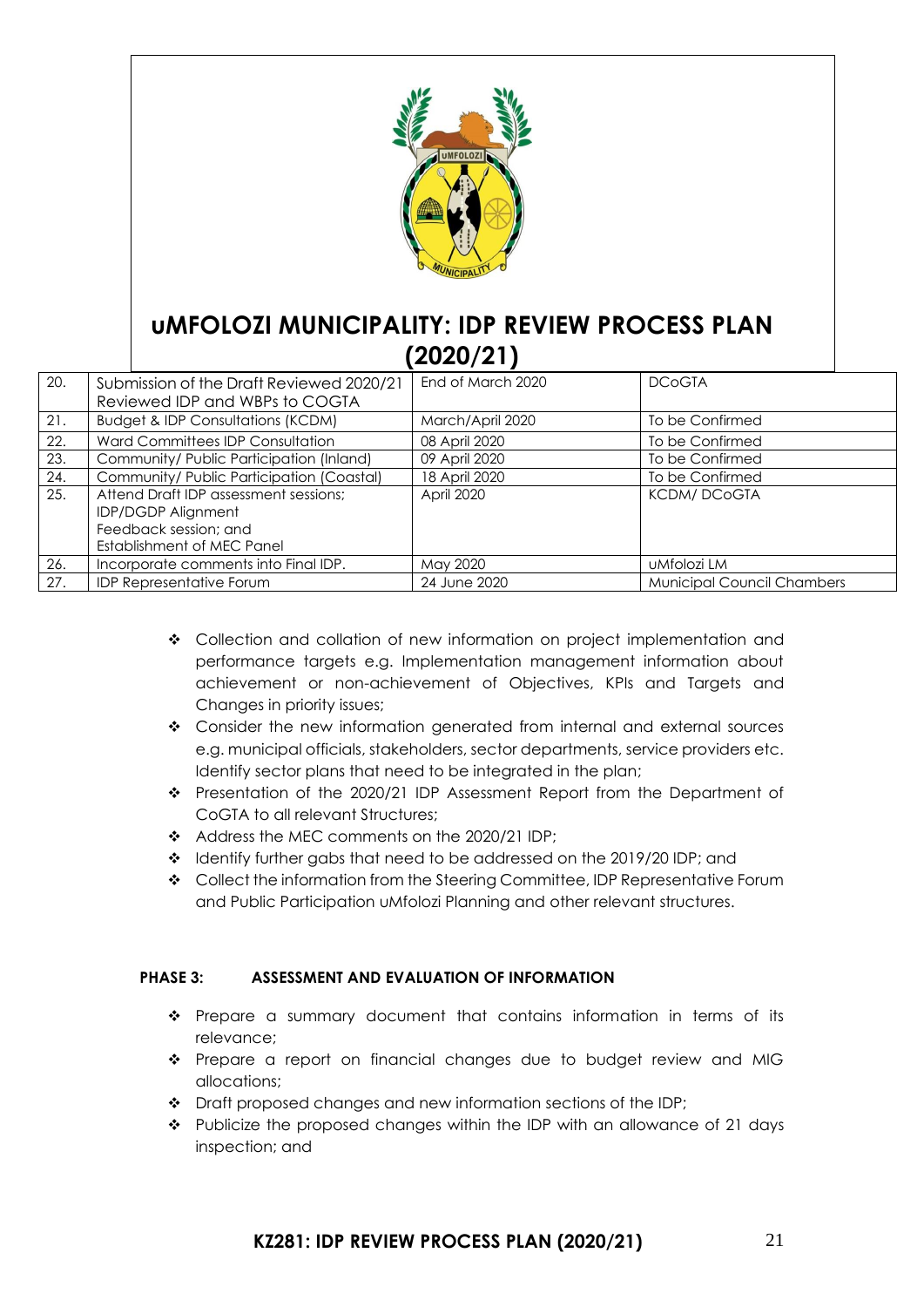![](_page_22_Picture_0.jpeg)

❖ Submission of the 2020/21 Draft IDP to the Department of CoGTA for a preassessment

#### **PHASE 4: IDP, BUDGET AND PMS ALIGNMENT**

- ❖ Incorporate comments from all stakeholders;
- ❖ Incorporate completed sector plans;
- ❖ Draft the reviewed IDP document;
- ❖ Distribute IDP to Councilors and Officials for comments;
- ❖ Conduct IDP Steering Committee and IDP Representative Forum meeting;
- ❖ Submission of Draft IDP to the Province;

#### **PHASE 5: APPROVAL OF THE FINAL IDP**

- ❖ Address the Department's comments;
- ❖ Preparation of the 2019/20 final IDP documents;
- ❖ Public/ Stakeholder Consultation on the final IDP as follows:

| <b>NO</b> | <b>ACTION DESCRIPTION</b>                      | <b>DATE</b>                       | <b>VENUE</b>                      |
|-----------|------------------------------------------------|-----------------------------------|-----------------------------------|
|           | <b>IDP/Budget Steering Committee Meeting</b>   | April 2020 (1st Week)             | <b>Municipal Council Chambers</b> |
|           | <b>IDP Representative Forum</b>                | April 2020 (1st Week)             | <b>Municipal Council Chambers</b> |
|           | <b>Consultations with Tribal Authorities</b>   | April 2020 (2nd -3rd Week)        | <b>Tribal Authorities</b>         |
|           | <b>Consultations with Municipal Structures</b> | April 2020 (3rd Week)             | <b>Municipal Council Chambers</b> |
|           | <b>General Community Consultation Meeting</b>  | April 2020 (4 <sup>th</sup> Week) | Coastal Wards                     |
|           | <b>General Community Consultation Meeting</b>  | April 2020 (4 <sup>th</sup> Week) | <b>Inland Wards</b>               |

- ❖ Tabling of the final IDP to the Council Structures;
- ❖ Collection of all sector plans and other relevant supporting documents;
- ❖ Submission of the final 2019/20 IDP to the Department of CoGTA; and
- ❖ Publicize the final 2020/21 IDP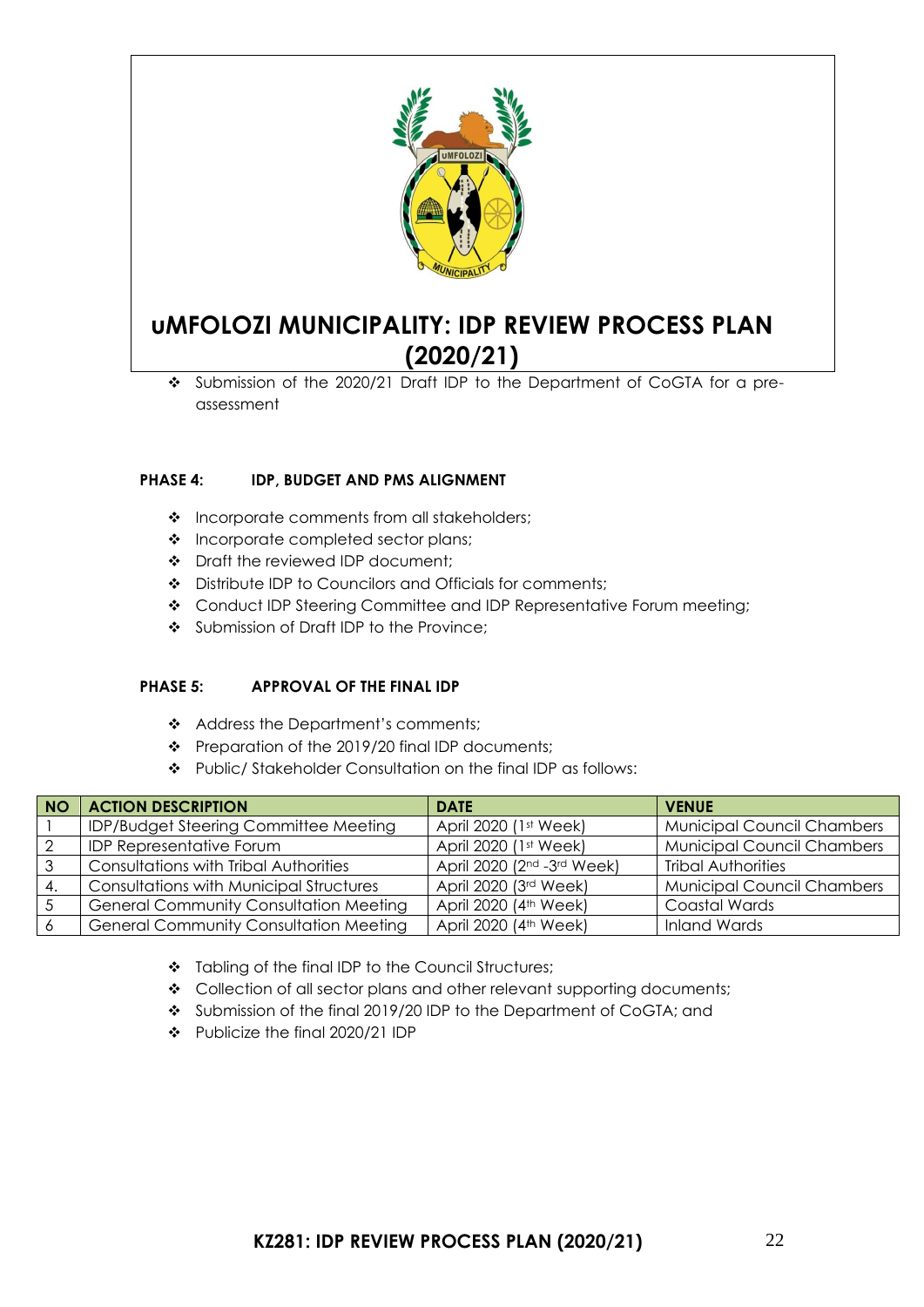![](_page_23_Picture_0.jpeg)

<span id="page-23-0"></span>**6.3 2019/20 IDP REVIEW AND BUDGET CONSOLIDATED IMPORTANT DATES**

| <b>NO</b> | <b>ACTION DESCRIPTION</b>                            | <b>DATE</b>      | <b>VENUE</b>                      |
|-----------|------------------------------------------------------|------------------|-----------------------------------|
|           | <b>IDP Representative Forum</b>                      | 27 August 2019   | <b>Municipal Council Chambers</b> |
| 2.        | <b>Ward Committees IDP Consultation</b>              | 24 October 2019  | Municipal Council Chambers        |
| 3.        | <b>IDP Representative Forum</b>                      | 24 October 2019  | <b>Municipal Council Chambers</b> |
| 4.        | Sokhulu Tribal Authority                             | 05 November 2019 | Sokhulu Tribal Court              |
| 5.        | Mbuyazi Tribal Authority                             | 07 November 2019 | Mbuyazi Tribal Court              |
| 6.        | Somopho Tribal Authority                             | 12 November 2019 | Somopho Tribal Court              |
| 8.        | Mhlana Tribal Authority                              | 13 November 2019 | <b>Mhlana Tribal Court</b>        |
| 9.        | Mambuka Tribal Authority                             | 19 November 2019 | Mambuka Tribal Court              |
| 10.       | IDP Alignment Session (KCDM)                         | November 2019    | To be Confirmed                   |
| 11.       | Community/ Public Participation (Inland)             | 28 November 2019 | To be Confirmed                   |
| 12.       | Community/ Public Participation (Coastal)            | 05 December 2019 | To be Confirmed                   |
| 13        | <b>Budget Steering Committee (Adjustment Budget)</b> | 21 February 2020 | <b>Municipal Council Chambers</b> |
| 14        | <b>Budget Steering Committee (Draft Budget)</b>      | 18 March 2020    | <b>Municipal Council Chambers</b> |
| 15.       | <b>IDP Steering Committee</b>                        | 25 March 2020    | Municipal Council Chambers        |
| 16.       | <b>IDP Representative Forum</b>                      | 26 March 2020    | <b>Municipal Council Chambers</b> |
| 17.       | <b>Budget &amp; IDP Consultations (KCDM)</b>         | March/April 2020 | To be Confirmed                   |
| 18.       | Ward Committees IDP Consultation                     | 08 April 2020    | To be Confirmed                   |
| 19.       | Community/ Public Participation (Inland)             | 09 April 2020    | To be Confirmed                   |
| 20.       | Community/ Public Participation (Coastal)            | 18 April 2020    | To be Confirmed                   |
| 21.       | <b>Budget Steering Committee (Final Budget)</b>      | 15 May 2020      | <b>Municipal Council Chambers</b> |
| 22.       | <b>IDP Representative Forum</b>                      | 24 June 2020     | <b>Municipal Council Chambers</b> |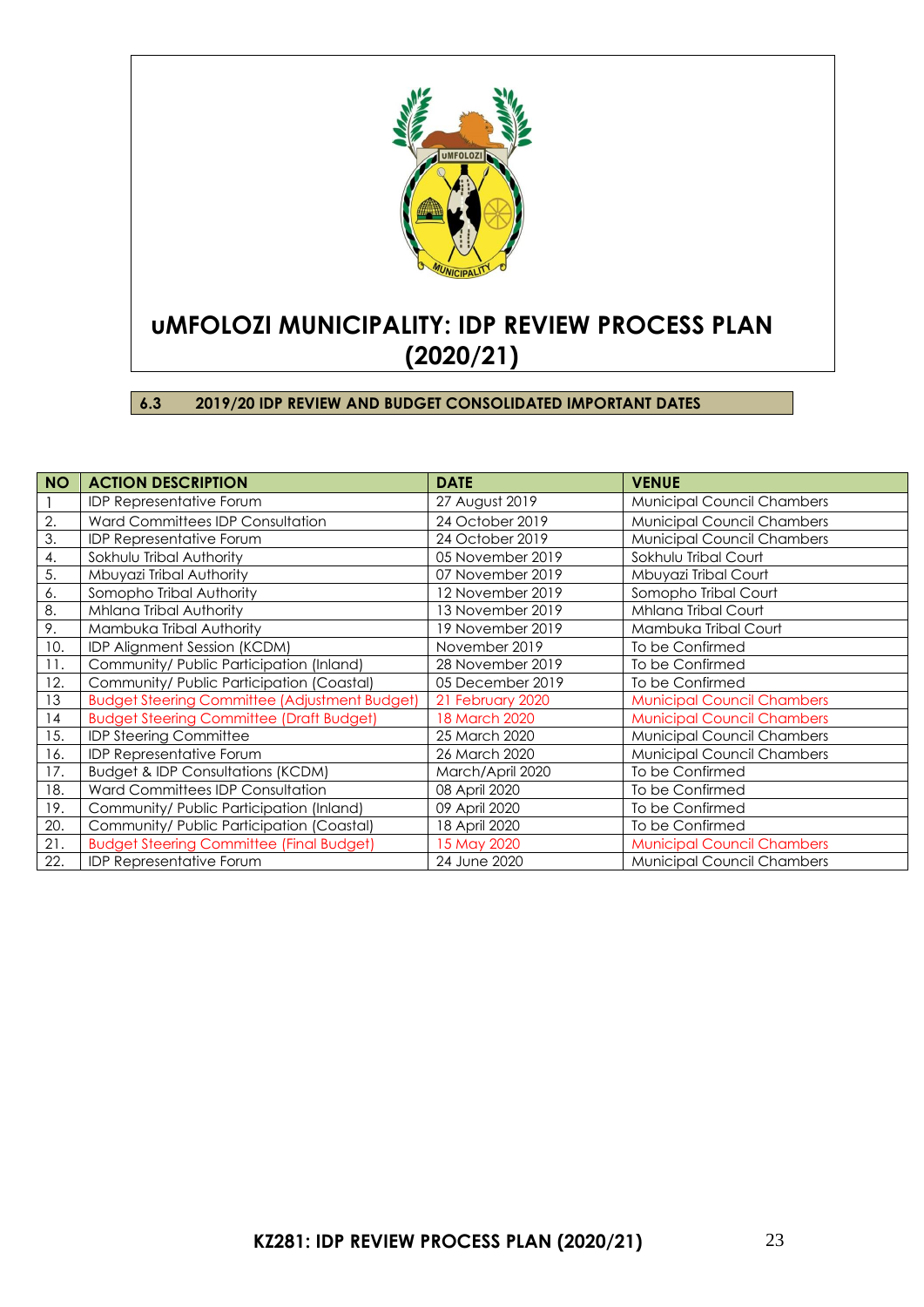![](_page_24_Picture_0.jpeg)

### <span id="page-24-0"></span>**SECTION 7: 2020/21 BUDGET PROCESS**

| <b>Description</b>                                  | <b>Responsibility</b>              | <b>Quarter One</b>                                                                                                                                                                                    |                                                                                                                                                                                                                                                                |                                                                                                                                                                                                                                                                                                                                                                                           |  |
|-----------------------------------------------------|------------------------------------|-------------------------------------------------------------------------------------------------------------------------------------------------------------------------------------------------------|----------------------------------------------------------------------------------------------------------------------------------------------------------------------------------------------------------------------------------------------------------------|-------------------------------------------------------------------------------------------------------------------------------------------------------------------------------------------------------------------------------------------------------------------------------------------------------------------------------------------------------------------------------------------|--|
|                                                     |                                    | <b>July 2019</b>                                                                                                                                                                                      | August 2019                                                                                                                                                                                                                                                    | September 2019                                                                                                                                                                                                                                                                                                                                                                            |  |
| <b>STAGE ONE</b><br>Planning<br>and<br>Strategizing | Mayor and<br>Accounting<br>Officer | Schedule key<br>❖<br>budget dates<br>Establish<br>❖<br>consultation<br>forum<br>Commence<br>❖<br>Reviewing of<br>policies<br>Reviewing of<br>❖<br>delegations as<br>per the<br>delegation<br>policies | $\ddot{\bullet}$<br>Commence<br>process to review<br>policies<br>Table to council -<br>❖<br><b>Budget and IDP</b><br>process plan<br>Plan programme of<br>❖<br>internal and public<br>meetings<br>Advertise all<br>❖<br><b>Budget and IDP</b><br>time schedule | Implement<br>$\cdot$<br><b>Budget and IDP</b><br>key deadlines<br>Finalise the<br>❖<br>reviewing of<br>budget related<br>policies<br>❖ Consult on<br>Tariffs, indigent,<br>credit control<br>Consider local,<br>$\frac{1}{2}$<br>provincial,<br>national issues<br>and previous<br>year's<br>performance<br>Consider current<br>$\ddot{\bullet}$<br>economic and<br>demographic<br>trends |  |
| <b>Quarter Two</b>                                  |                                    |                                                                                                                                                                                                       |                                                                                                                                                                                                                                                                |                                                                                                                                                                                                                                                                                                                                                                                           |  |
|                                                     |                                    | October 2019                                                                                                                                                                                          | November 2019                                                                                                                                                                                                                                                  | December 2019                                                                                                                                                                                                                                                                                                                                                                             |  |
| <b>STAGE TWO</b><br>Preparation                     | MAYOR, AO &<br><b>CFO</b>          | Commence<br>❖<br>Preparation of<br>departmental<br>revenue and<br>expenditure<br>projection<br>Table draft<br>❖<br>budget policies to<br>council for<br>discussion                                    | Commence<br>❖<br>preparation of<br>departmental<br>operational plan,<br>SDBIP's aligned to<br>strategic priorities<br>in IDP<br>Commence the<br>❖<br>process of budget<br>adjustment for<br>2019/20                                                            | <b>Table Draft</b><br>❖<br>policies to<br>council for<br>approval<br>Confirm<br>❖<br>approval of<br>Rollovers -<br>gazetted<br>❖ Prepare<br>conditional<br>grants                                                                                                                                                                                                                         |  |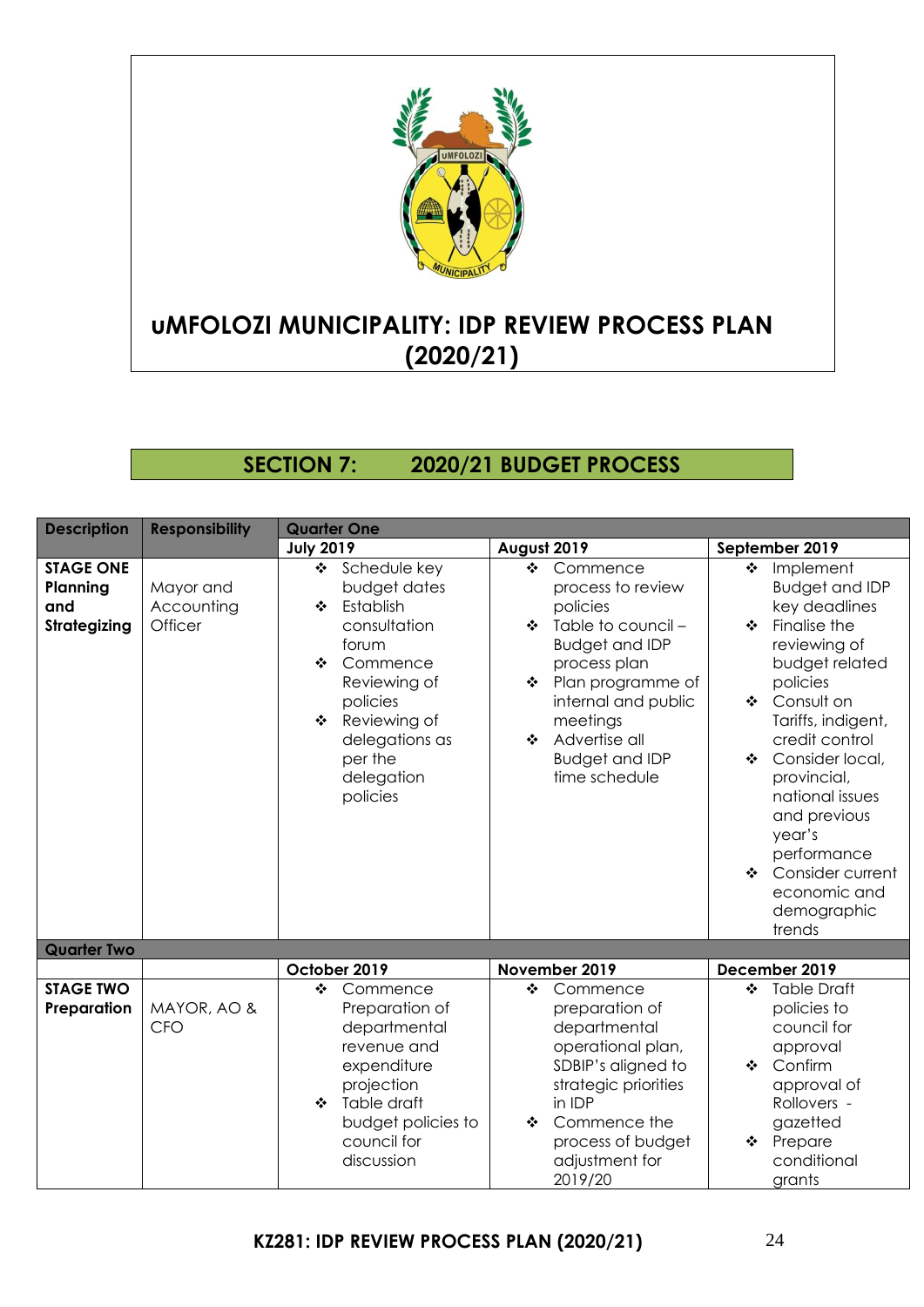![](_page_25_Picture_0.jpeg)

| <b>Quarter Three</b><br><b>Description</b>   | <b>Responsibility</b>       | National<br>❖<br>Government to<br>provide Council<br>with Medium Term<br>Revenue and<br>Expenditure<br>Framework Plans<br>January 2020                                                                                                                                                                                                                                                                                                                                         | February 2020                                                                                                                                                                                                                                                                                                                                                                                                                                                                                                                                                                                  | implementation<br>plans<br><b>March 2020</b>                                                                                                                                                                                                                                                    |
|----------------------------------------------|-----------------------------|--------------------------------------------------------------------------------------------------------------------------------------------------------------------------------------------------------------------------------------------------------------------------------------------------------------------------------------------------------------------------------------------------------------------------------------------------------------------------------|------------------------------------------------------------------------------------------------------------------------------------------------------------------------------------------------------------------------------------------------------------------------------------------------------------------------------------------------------------------------------------------------------------------------------------------------------------------------------------------------------------------------------------------------------------------------------------------------|-------------------------------------------------------------------------------------------------------------------------------------------------------------------------------------------------------------------------------------------------------------------------------------------------|
| <b>STAGE</b>                                 |                             | Table Mid-Year<br>❖                                                                                                                                                                                                                                                                                                                                                                                                                                                            | Mid-Year Review<br>❖                                                                                                                                                                                                                                                                                                                                                                                                                                                                                                                                                                           | Submit Adjusted<br>❖                                                                                                                                                                                                                                                                            |
| <b>THREE</b><br><b>Tabling to</b><br>council | Mayor, AO and<br><b>CFO</b> | <b>Budget and</b><br>performance<br>report, AG Report<br>& Annual report<br>to council<br>Advertise, draft<br>❖<br>annual report<br>invite public for<br>comments<br>Submission of<br>❖<br><b>Adjusted Capital</b><br>budget and<br><b>Operating Budget</b><br>for 2019/2020<br>according to<br>activities aligned<br>to Council's<br>strategic<br>objectives<br>Submit Mid-Year<br>❖<br><b>Budget and</b><br>Performance<br>report to National<br>and Provincial<br>Treasury. | and engagement<br>with Provincial<br>Treasury<br>Confirm 2020/21<br>❖<br>allocations from<br>NT, PT & district<br>municipality and<br>incorporate<br>allocation to the<br>draft budget<br>2020/21<br>Submit Annual<br>❖<br>report to AG, PT &<br>provincial<br>department<br>responsible for<br>local government<br>Table budget<br>❖<br>adjustment to<br>finance portfolio<br>Finalize the budget<br>❖<br>adjustment for<br>2019/20<br><b>Table Adjusted</b><br>❖<br>Budget 2018/19,<br>SDBIP and section<br>57 performance<br>agreements to<br>council for<br>approval(Schedule<br>B format) | Budget to NT &<br>PT<br>Print and<br>❖<br>Distribute all<br>budget<br>documents and<br>supporting<br>documents prior<br>to the meeting<br>Table to the<br>❖<br>council the draft<br>annual budget<br>& supporting<br>documents<br>2020/21<br>Submit tabled<br>❖<br>annual budget<br>to NT, & PT |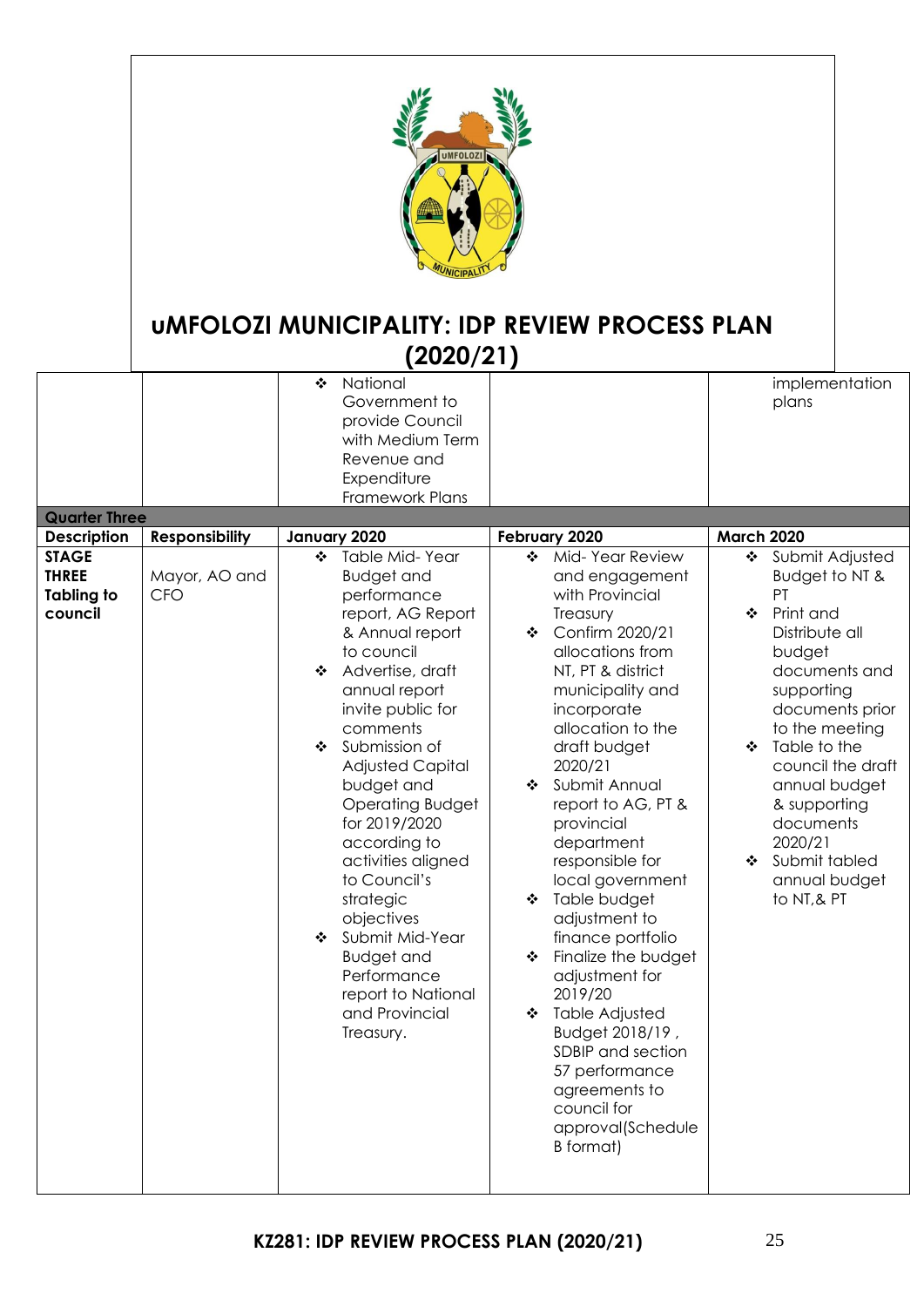![](_page_26_Picture_0.jpeg)

| <b>Quarter Four</b>                                                  |                             |                                       |                                                                                                                                                                                                                                                                                                                                                                                                                   |                 |                                                                                                                                                                                                                                                                                                                                                                                                                                                                                                                         |                                                             |                                                                                                                                                                                                                      |
|----------------------------------------------------------------------|-----------------------------|---------------------------------------|-------------------------------------------------------------------------------------------------------------------------------------------------------------------------------------------------------------------------------------------------------------------------------------------------------------------------------------------------------------------------------------------------------------------|-----------------|-------------------------------------------------------------------------------------------------------------------------------------------------------------------------------------------------------------------------------------------------------------------------------------------------------------------------------------------------------------------------------------------------------------------------------------------------------------------------------------------------------------------------|-------------------------------------------------------------|----------------------------------------------------------------------------------------------------------------------------------------------------------------------------------------------------------------------|
| <b>Description</b>                                                   | <b>Responsibility</b>       | April 2020                            |                                                                                                                                                                                                                                                                                                                                                                                                                   | <b>May 2020</b> |                                                                                                                                                                                                                                                                                                                                                                                                                                                                                                                         | <b>June 2020</b>                                            |                                                                                                                                                                                                                      |
| <b>STAGE</b><br><b>FOUR</b><br>Approving<br>and<br><b>Finalising</b> | Mayor, AO and<br><b>CFO</b> | ❖<br>❖<br>❖<br>❖<br>process<br>❖<br>❖ | Advertise tabled<br>annual budget<br>Commence<br>consultation<br>process on annual<br>budget 2020/21<br>Publish ward base<br>information for<br>ward councillors<br>Conclude<br>consultation<br>Revise annual<br>budget after<br>consultation, take<br>into account third<br>quarter report<br>(section 52)<br>Assessment and<br>engagement with<br><b>Provincial Treasury</b><br>on Tabled Budget<br>for 2020/21 | ❖<br>÷<br>❖     | Prepare the final<br>budget document<br>for final approval<br>by the council<br>Print and distribute<br>the ALL budget<br>documentation<br>including, Draft<br>IDP, SDBIP and<br>performance<br>contracts prior to<br>the meeting at<br>which budget is to<br>be approved<br>Approve budget<br>by a council<br>resolution,<br>including taxes,<br>tariff, measurable<br>performance<br>objectives,<br>changes in IDP<br>and budget<br>related policies,<br>service delivery<br>agreements and<br>long-term<br>contracts | $\mathbf{r}^{\star}_{\mathbf{r}^{\star}}$<br>$\bullet$<br>❖ | Submit<br>approved<br>annual budget<br>to NT & PT<br>Submit<br>Municipal<br><b>Banking Details</b><br>to NT<br>Advertise the<br>final budget,<br>SDBIP &<br>performance<br>agreements in<br>the municipal<br>website |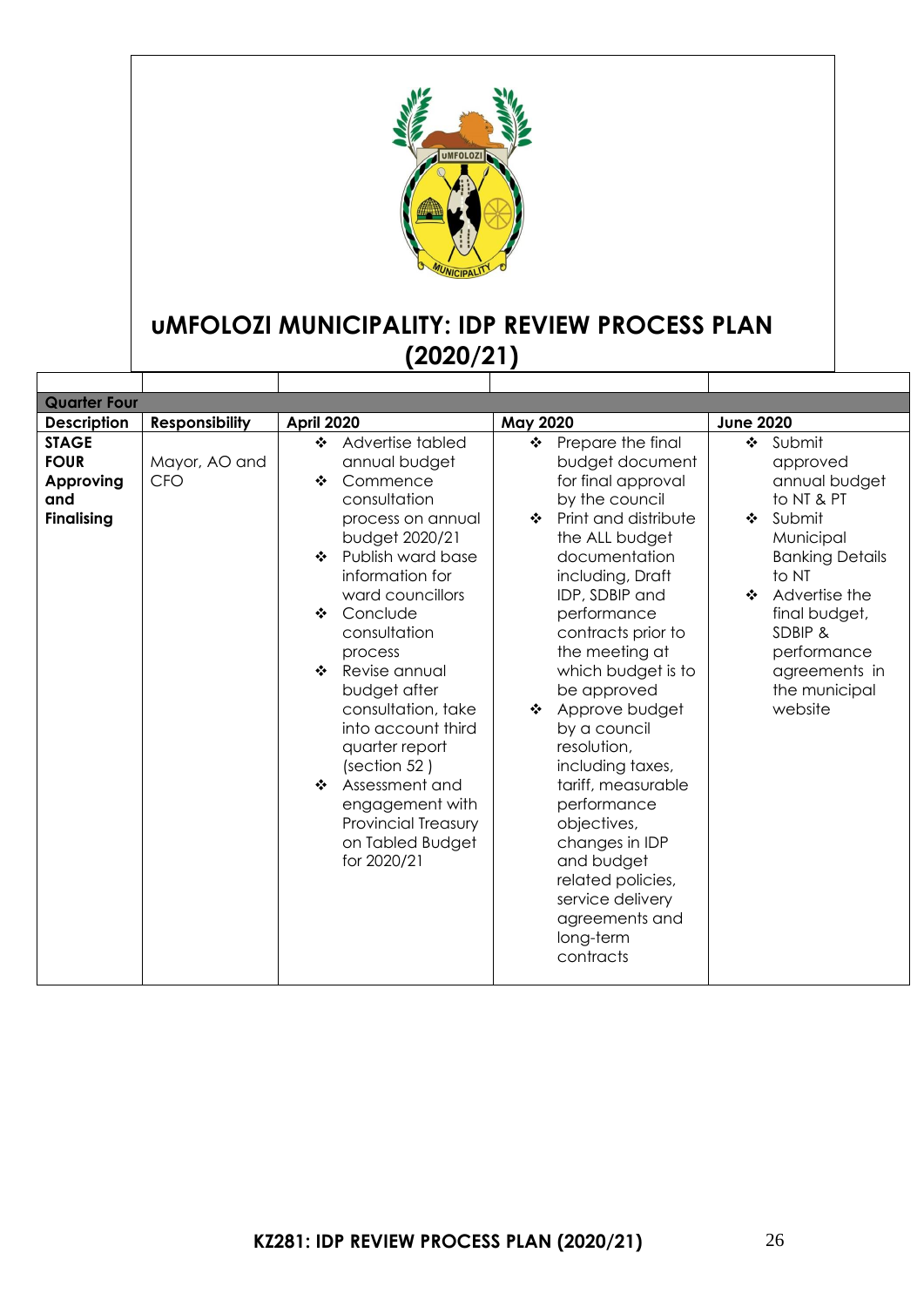![](_page_27_Picture_0.jpeg)

### <span id="page-27-0"></span>**SECTION 8: 2020/21 IDP, PMS AND BUDGET CONSOLIDATED ACTION PLAN**

| 1st Quarter | <b>IDP</b>                                                                                                                                | <b>OPMS</b>                                                                                                                                                                                                                                                                                                                                                                                                                                                                                                                                                                                                                    | <b>BUDGET</b>                                                                                                                                                                                                                                                                                                                                                                                                                                                                                                                                                                                                                                                                 |
|-------------|-------------------------------------------------------------------------------------------------------------------------------------------|--------------------------------------------------------------------------------------------------------------------------------------------------------------------------------------------------------------------------------------------------------------------------------------------------------------------------------------------------------------------------------------------------------------------------------------------------------------------------------------------------------------------------------------------------------------------------------------------------------------------------------|-------------------------------------------------------------------------------------------------------------------------------------------------------------------------------------------------------------------------------------------------------------------------------------------------------------------------------------------------------------------------------------------------------------------------------------------------------------------------------------------------------------------------------------------------------------------------------------------------------------------------------------------------------------------------------|
| JULY        | Preparation of the<br>❖<br><b>IDP Process Plan</b><br>Submission of the IDP<br>❖<br>Process Plan for<br>assessment by the<br><b>DLGTA</b> | Approved SDBIP Posted on<br>website - submit to IT<br>Develop Agreements and<br>Performance Plans aligning<br>to SDBIP. Submit to<br>Managers and MM for<br>review and signing<br>Collect Monthly<br>Performance reports and<br>POE's from Departments to<br>compile Organisational<br>Monthly reports. Verify<br>reported information<br>against POE's.<br><b>Final Performance</b><br>Agreements made public -<br>Submit to scm<br>Submission of Performance<br>Agreements to MEC<br>(CoGTA, Treasury, AG)<br>Approved SDBIP made<br>public – submit to scm<br>Performance Agreements<br>posted on website - submit<br>to IT | Commence planning for next<br>❖<br>three years budget, reviews of<br>IDP and budget policies and<br>consultation in accordance<br>with budget process co-<br>ordination role,<br>Review previous year budget<br>❖<br>evaluation checklist, council<br>delegations and budget time<br>schedule of key deadlines<br>Review delegation and all<br>❖<br>budget related policies<br>including review tariff, rates,<br>credit control and supply<br>chain management and cash<br>management/investment<br>policies<br>Establish department budget<br>❖<br>committees to include<br>portfolio councillors and<br>official and delegation in<br>accordance with delegation<br>policy |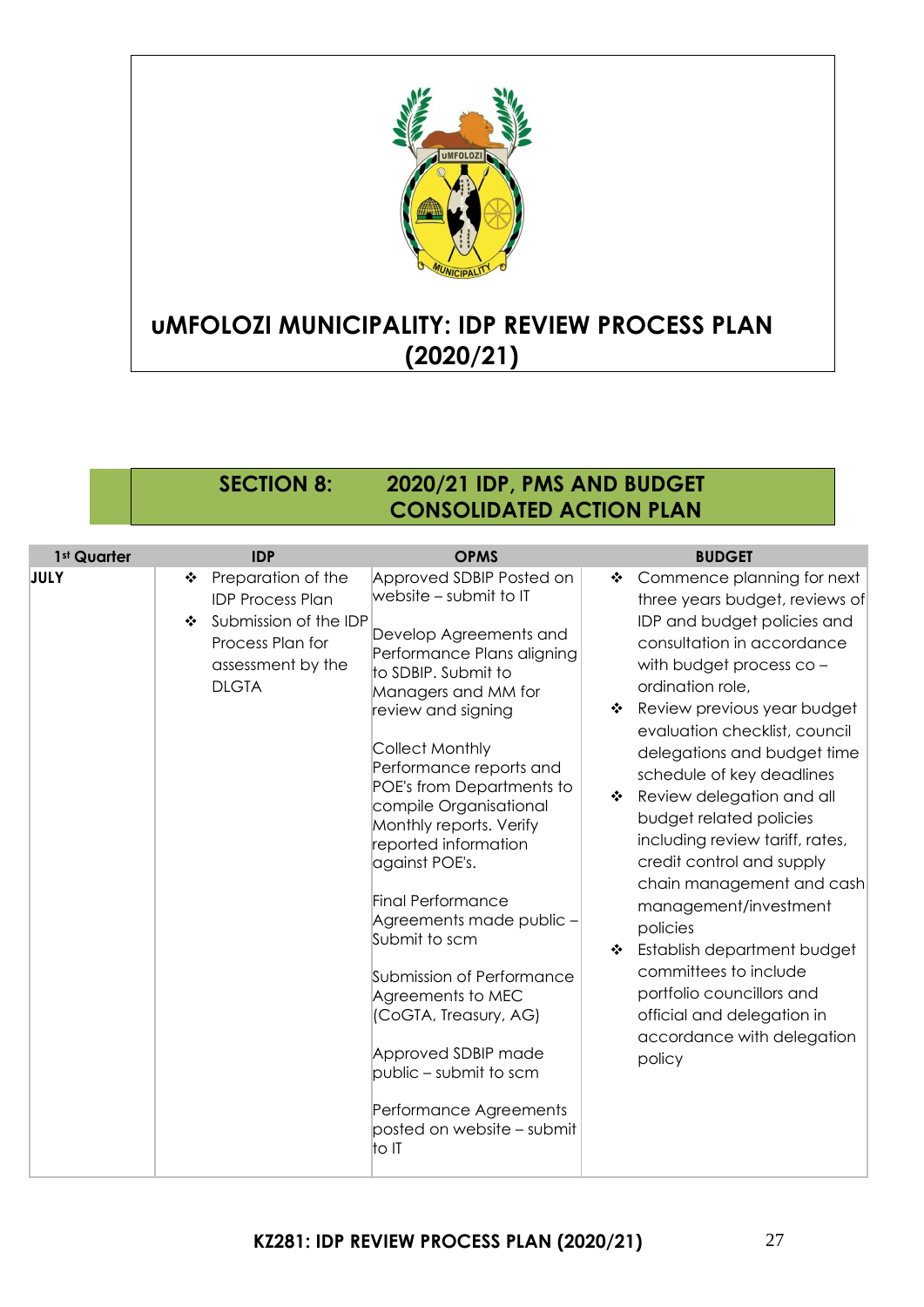![](_page_28_Picture_0.jpeg)

|               |                                                                                                                                                                                         | Consolidate Monthly<br>Performance Reports and<br>review information against<br>POE'S. Submit Reporting<br>information to IA for<br>Review, AC for inputs and<br>to Council for noting<br>Collect information.<br>Consolidate quarterly<br>reports and verify<br>information against POE's.<br>Make use of Internal Audit<br>quarterly reports to<br>develop APR<br>Distribution of Template to<br>Departments for<br>information collection.<br>Consolidate information to<br>develop Draft AR. Submit<br>to IA for review & inputs.<br>Submit to AC for inputs.<br>Submit to Council for<br>inputs. |                                                                                                                                                                                                                                                                                                                                                                                                   |
|---------------|-----------------------------------------------------------------------------------------------------------------------------------------------------------------------------------------|-------------------------------------------------------------------------------------------------------------------------------------------------------------------------------------------------------------------------------------------------------------------------------------------------------------------------------------------------------------------------------------------------------------------------------------------------------------------------------------------------------------------------------------------------------------------------------------------------------|---------------------------------------------------------------------------------------------------------------------------------------------------------------------------------------------------------------------------------------------------------------------------------------------------------------------------------------------------------------------------------------------------|
| <b>AUGUST</b> | Sitting of the IDP<br>❖<br><b>Steering Committee</b><br>and Representative<br>Forum meetings<br><b>IDP Process Plan for</b><br>❖<br>2020/21 finalized<br>and adopted by the<br>Council. | Collect Monthly<br>Performance reports and<br>POE's from Departments to<br>compile Organisational<br>Monthly reports. Verify<br>reported information<br>against POE's<br>Factor inputs and submit<br>Final APR to AG<br>Factor inputs and submit<br>Drat AR to AG                                                                                                                                                                                                                                                                                                                                     | Table in council budget and<br>❖<br>IDP time table schedule of key<br>deadlines (include timing for<br>development of policies and<br>process of consultation<br>Mayor to establish<br>❖<br>appropriate committees and<br>consultation forums and plan<br>programmes of internal and<br>public meeting, to update<br>community needs analysis<br>and obtain feedback on past<br>years performance |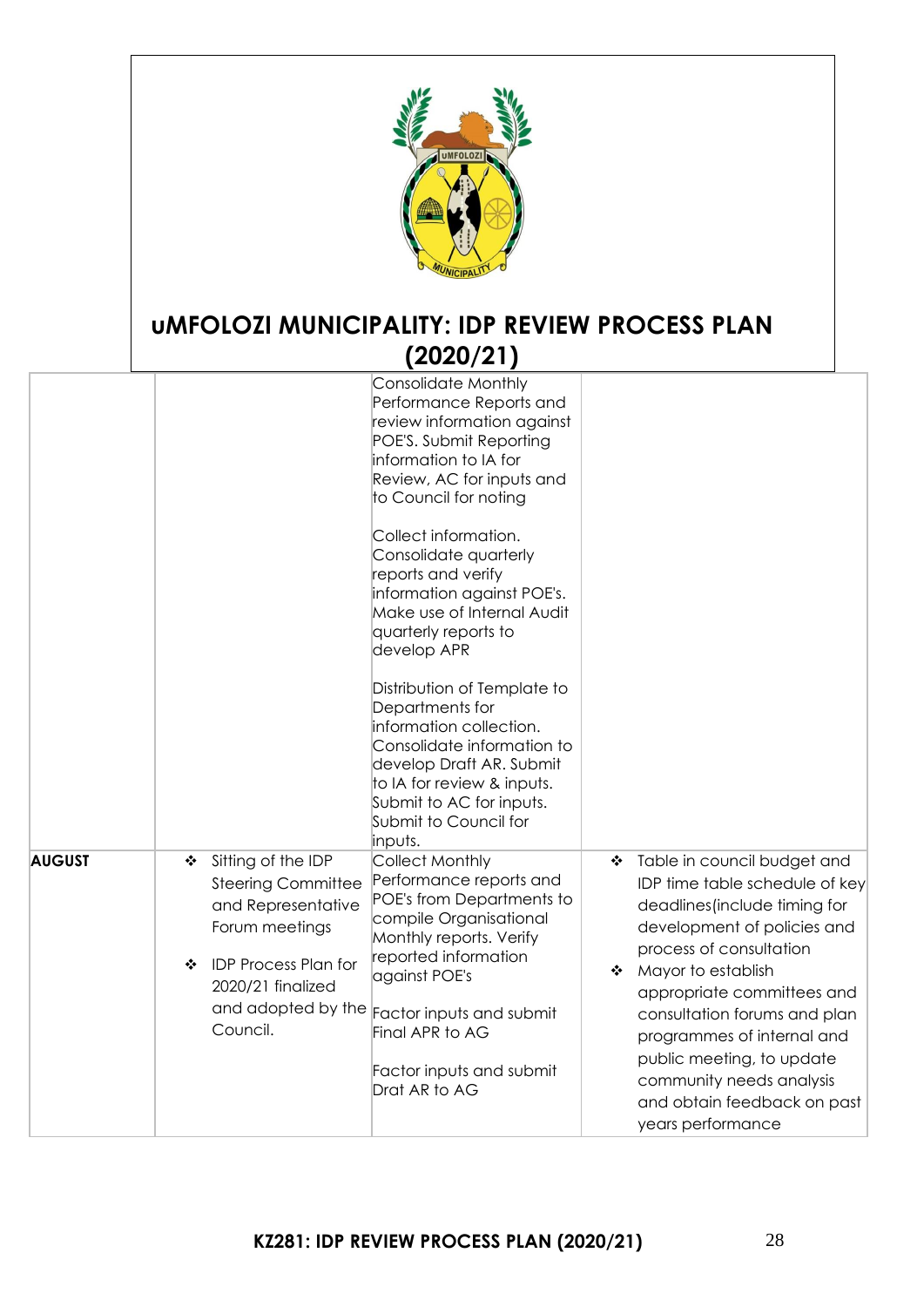![](_page_29_Picture_0.jpeg)

|                  |                                                                                                                                                                                 |                                                                                                                                                                                                                                                                                                                            | Advertise budget and IDP<br>❖<br>time schedule in terms of<br>budget consultation policy                                                                                                       |
|------------------|---------------------------------------------------------------------------------------------------------------------------------------------------------------------------------|----------------------------------------------------------------------------------------------------------------------------------------------------------------------------------------------------------------------------------------------------------------------------------------------------------------------------|------------------------------------------------------------------------------------------------------------------------------------------------------------------------------------------------|
| <b>SEPTEMBER</b> | Implementation of<br>❖<br>the IDP Process Plan<br><b>IDP Representative</b><br>❖<br>Forum Meeting<br>Commencement of<br>❖<br><b>IDP Analysis and</b><br><b>Strategies Phase</b> | <b>Collect Monthly</b><br>Performance reports and<br>POE's from Departments to<br>compile Organisational<br>Monthly reports. Verify<br>reported information<br>against POE's.<br>Coordinate the<br>performance assessments.<br><b>Ensure Performance Plans</b><br>and Portfolio of Evidence<br>Files are readily available | Determination of revenue<br>❖<br>projections and draft initial<br>allocations to powers and<br>functions and departments<br>Implementation budget and<br>IDP time schedule of key<br>deadlines |

| 2 <sup>nd</sup> Quarter | <b>IDP</b>                                                                                                                                                                            | <b>OPMS</b>                                                                                                                                                                                                                                                                                                                                                      | <b>BUDGET</b>                                                                                                                                                                                                                                                                                                                                                                                          |
|-------------------------|---------------------------------------------------------------------------------------------------------------------------------------------------------------------------------------|------------------------------------------------------------------------------------------------------------------------------------------------------------------------------------------------------------------------------------------------------------------------------------------------------------------------------------------------------------------|--------------------------------------------------------------------------------------------------------------------------------------------------------------------------------------------------------------------------------------------------------------------------------------------------------------------------------------------------------------------------------------------------------|
| <b>OCTOBER</b>          | Evaluation of<br>❖<br>changed<br>circumstances<br>Reviewal of the<br>❖<br>municipal objectives<br>and strategies<br>Reviewal/<br>❖<br>Development of the<br>municipal sector<br>Plans | Collect Monthly<br>Performance reports and<br>POE's from Departments to<br>compile Organisational<br>Monthly reports. Verify<br>reported information<br>against POE's.<br>Consolidate Monthly<br>Performance Reports and<br>review information against<br>POE'S. Submit Reporting<br>information to IA for<br>Review, AC for inputs and<br>to Council for noting | Next three year budget-<br>❖<br>commence preparation of<br>departmental operational<br>plans and service delivery<br>and budget implementation<br>plan aligned to strategic<br>priorities in IDP and inputs from<br>other stakeholders including<br>government and bulk service<br>providers(NER)<br>Conclude the first draft and<br>❖<br>policies for initial council<br>discussion as per MFMA guide |
| <b>NOVEMBER</b>         | Sitting of the IDP<br>❖<br><b>Steering Committee</b><br>and Representative<br>Forum meetings                                                                                          | <b>Collect Monthly</b><br>Performance reports and<br>POE's from Departments to<br>compile Organisational<br>Monthly reports. Verify                                                                                                                                                                                                                              | Next three year budget-<br>❖<br>commence community and<br>stakeholders consultation<br>process, review inputs,<br>financial models, assess                                                                                                                                                                                                                                                             |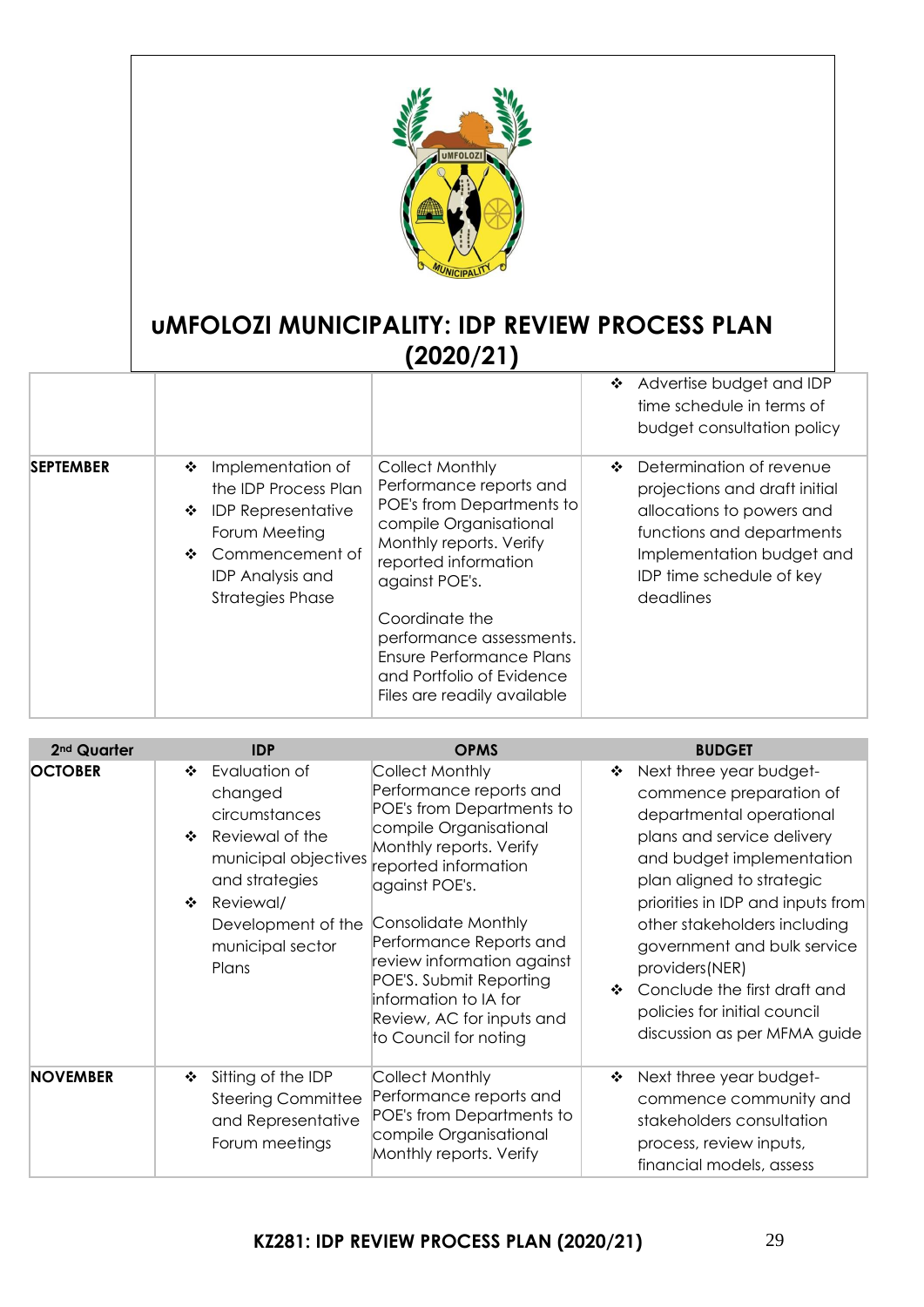|                 |                                              | <b>UMFOLOZI</b><br><b>UMFOLOZI MUNICIPALITY: IDP REVIEW PROCESS PLAN</b><br>(2020/21)                                                                                                                                                                       |                                                                                                                                                                                                                                                                                      |
|-----------------|----------------------------------------------|-------------------------------------------------------------------------------------------------------------------------------------------------------------------------------------------------------------------------------------------------------------|--------------------------------------------------------------------------------------------------------------------------------------------------------------------------------------------------------------------------------------------------------------------------------------|
|                 | <b>IDP</b> Consultation<br>❖<br>Meetings     | reported information<br>against POE's.<br>Coordinate the<br>performance assessments.<br><b>Ensure Performance Plans</b><br>and Portfolio of Evidence<br>Files are readily available                                                                         | impacts on tariffs and charges<br>and consider funding<br>decisions incl. borrowing<br>, adjust estimates based on<br>plans and resources as per<br>MFMA guide                                                                                                                       |
| <b>DECEMBER</b> | <b>IDP Alignment</b><br>❖<br>Meeting         | Inform the IDP Preparation<br>Process of KPA, objectives<br>and strategies<br><b>Collect Monthly</b><br>Performance reports and<br>POE's from Departments to<br>compile Organisational<br>Monthly reports. Verify<br>reported information<br>against POE's. | Finalize first draft of<br>❖<br>departmental operational<br>plans and services delivery<br>and budget implementation<br>plan for review against<br>strategic priorities as per<br>MFMA guide<br><b>Finalise Tariffs and other</b><br>❖<br>related policies applicable for<br>2020/21 |
| 3rd Quarter     | <b>IDP</b>                                   | <b>OPMS</b>                                                                                                                                                                                                                                                 | <b>BUDGET</b>                                                                                                                                                                                                                                                                        |
| <b>JANUARY</b>  | Attending to the<br>❖<br><b>MEC Comments</b> | <b>Factor inputs and Submit</b><br>Draft Annual Report to AG<br>Collect Monthly<br>Performance reports and<br>POE's from Departments to<br>compile Organisational<br>Monthly reports. Verify                                                                | Notes the president's state of<br>❖<br>the address for further budget<br>priorities, finalize details<br>operating and capital budget<br>in the prescribed format<br>incorporating national and<br>provincial budget allocation,                                                     |

reported information

Factor inputs after AG and Table Audited Draft Annual

against POE's.

Report to Council

Consolidate Monthly Performance Reports and review information against POE'S. Submit Reporting

integrate and align to IDP documentation and draft service delivery and

implementation plan, finalize budget polices including tariffs policy as per MFMA

❖ Tabling (Proposed National and Provincial allocations for

guide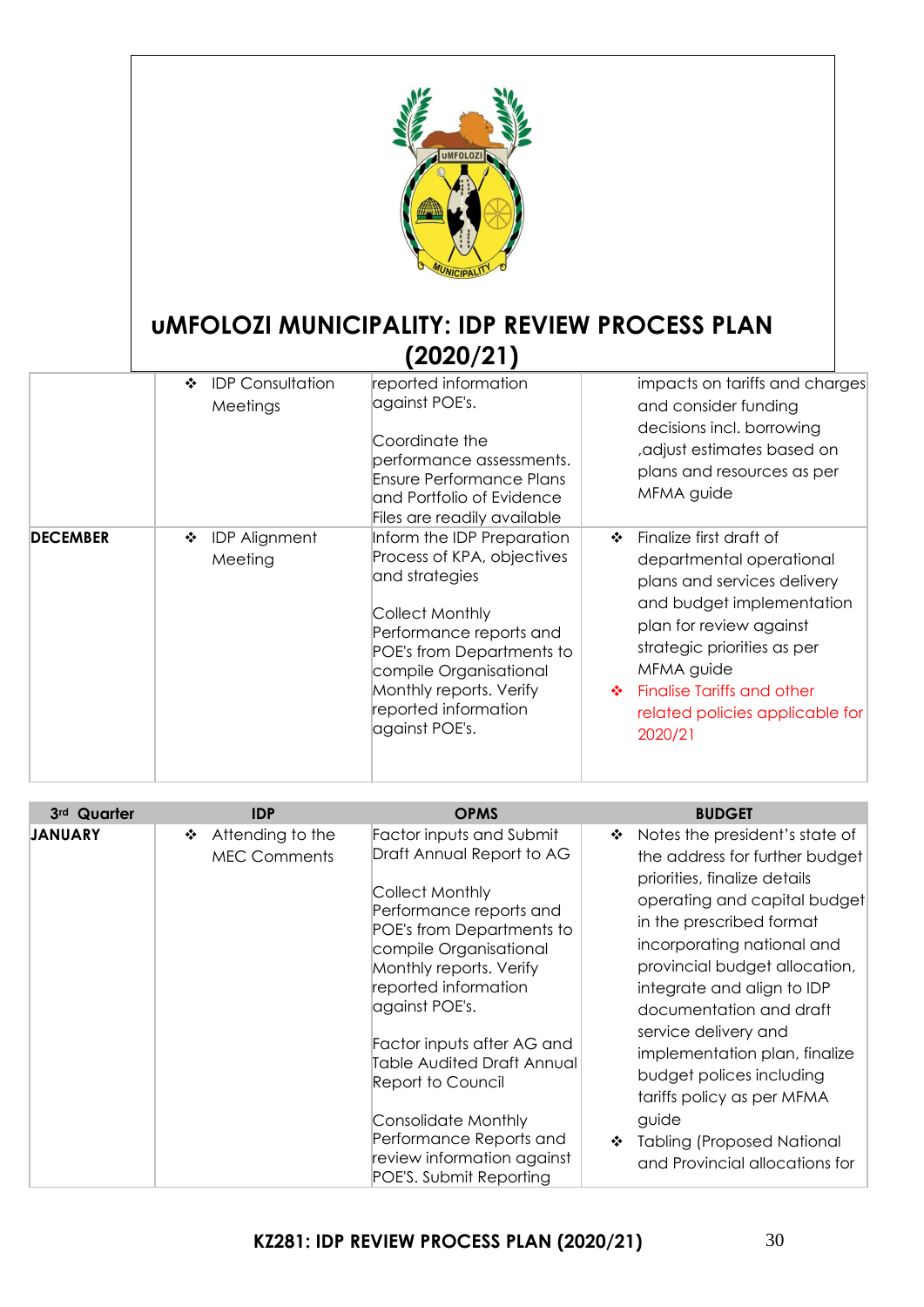![](_page_31_Picture_0.jpeg)

|              |                                                                                                                                                            | information to IA for<br>Review, AC for inputs and<br>to Council for noting                                                                                                                                                                                                                                                                                                                                                                                                                                | three years must be made<br>available by 20 January of<br>each year) MFMA s 36                                                                                                                                                                                                                                                               |
|--------------|------------------------------------------------------------------------------------------------------------------------------------------------------------|------------------------------------------------------------------------------------------------------------------------------------------------------------------------------------------------------------------------------------------------------------------------------------------------------------------------------------------------------------------------------------------------------------------------------------------------------------------------------------------------------------|----------------------------------------------------------------------------------------------------------------------------------------------------------------------------------------------------------------------------------------------------------------------------------------------------------------------------------------------|
|              |                                                                                                                                                            | Develop Midterm by<br>consolidating Q1 & Q2<br>performance information.<br>Verify information against<br>POE's. Submit Draft to IA for<br>review and inputs and AC<br>for inputs. Submit to<br>CoGTA; AG, NT & PT                                                                                                                                                                                                                                                                                          |                                                                                                                                                                                                                                                                                                                                              |
| February     | <b>IDP</b><br>Attending to the<br>❖<br><b>MEC Comments</b><br>Sitting of the IDP<br>❖<br><b>Steering Committee</b><br>and Representative<br>Forum meetings | <b>OPMS</b><br><b>Collect Monthly</b><br>Performance reports and<br>POE's from Departments to<br>compile Organisational<br>Monthly reports. Verify<br>reported information<br>against POE's.<br>Review of mid-term<br>performance to assess<br>performance of the<br>Municipality for the first half<br>of the year. Revise SDBIP<br>based on the Mid-Term<br>performance assessment.<br>Submit the Draft document<br>to IA for review and inputs;<br>submit to AC for inputs and<br>to Council for noting | <b>BUDGET</b><br>Mid-Year Budget and<br>❖<br>Performance Report review<br>and engagement with<br>Provincial Treasury.<br>Note national budget for<br>❖<br>provincial and provincial<br>allocations to municipalities<br>for incorporation into budget<br>Accounting officer should<br>❖<br>table adjustment budget as<br>per MFMA section 28 |
| <b>MARCH</b> | <b>IDP Alignment</b><br>❖<br>Meeting at KCDM<br>Tabling of the draft<br>❖<br><b>IDP to the Council</b><br>Structures                                       | Collect Monthly<br>Performance reports and<br>POE's from Departments to<br>compile Organisational<br>Monthly reports. Verify<br>reported information<br>against POE's.                                                                                                                                                                                                                                                                                                                                     | Accounting Officer should<br>❖<br>receive the notification of any<br>transfers that that will be<br>made to the municipality from<br>other municipalities in each of<br>the next three financial year<br>as per MFMA section 37(2)                                                                                                           |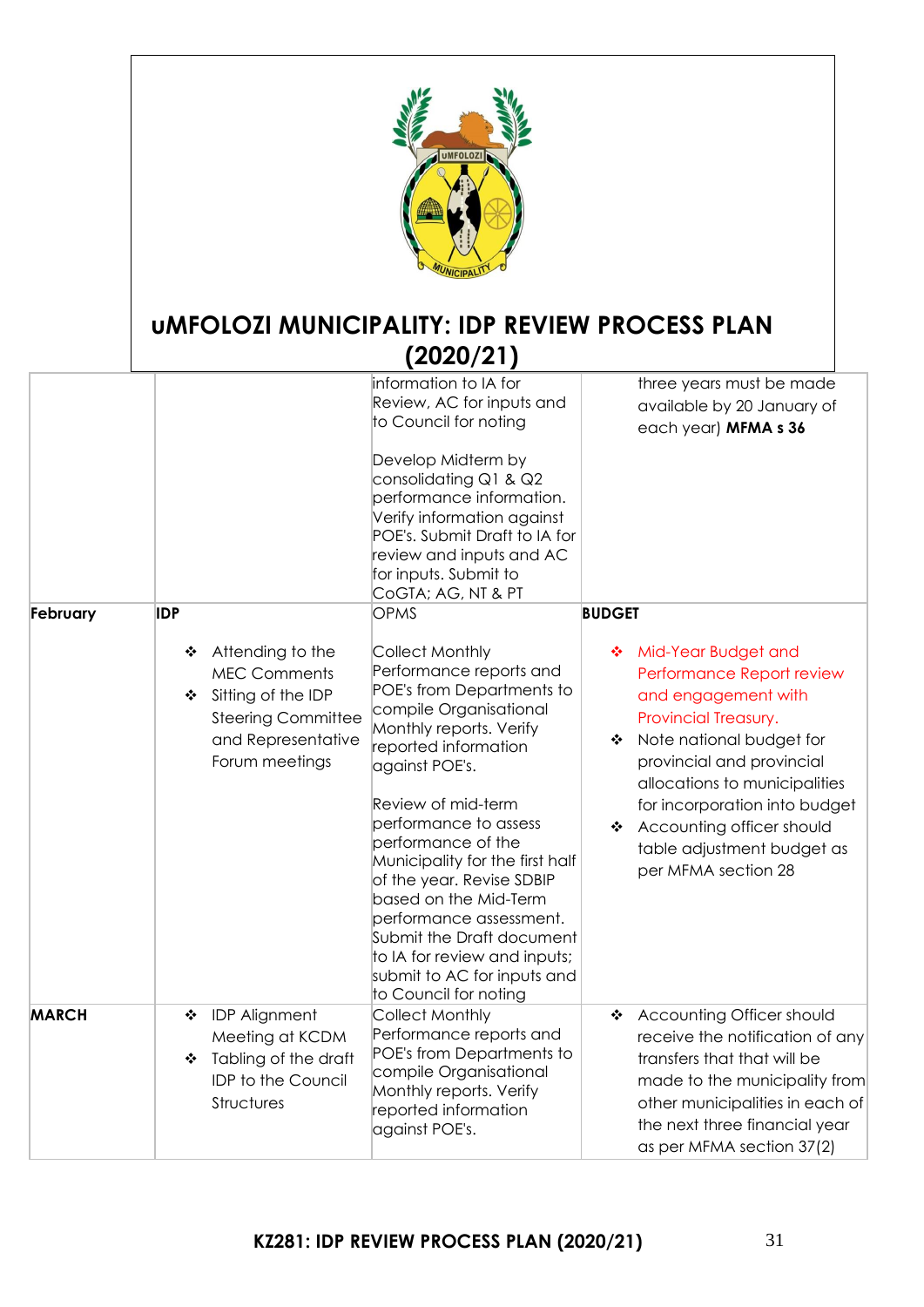|                                                                                                     | <b>UMFOLOZ</b><br><b>UMFOLOZI MUNICIPALITY: IDP REVIEW PROCESS PLAN</b><br>(2020/21)                                                                                                                                                                                                                                                  |                                                                                                                                                                                                                                                                                                                                                                         |
|-----------------------------------------------------------------------------------------------------|---------------------------------------------------------------------------------------------------------------------------------------------------------------------------------------------------------------------------------------------------------------------------------------------------------------------------------------|-------------------------------------------------------------------------------------------------------------------------------------------------------------------------------------------------------------------------------------------------------------------------------------------------------------------------------------------------------------------------|
| Submission of the<br>$\mathbf{r}^{\star}_{\mathbf{r}^{\star}}$<br>Draft IDP to the<br><b>DCoGTA</b> | Factor inputs and submit<br>Final Annual Report<br>Council for adoption<br>Coordinate the Mid-Term<br>and Annual performance<br>assessments. Ensure<br>Performance Plans and<br>Portfolio of Evidence Files<br>are readily available<br>Submit the Final Revised<br><b>SDBIP</b> to Council for<br>adoption and to Treasury,<br>Cogta | Table in council the draft<br>❖<br>annual budget and all<br>supporting document as<br>section 16(2)17 & 87 (3)<br>❖ Publicize annual budget and<br>accompanying budget<br>documentation, invite the<br>community to submit<br>representation and submit to<br>the provincial treasury,<br>national treasury and other<br>affected organs of state as<br>MFMA section 22 |

| 4 <sup>th</sup> Quarter | <b>IDP</b>                                                                                            | <b>OPMS</b>                                                                                                                                                                                                                                                                            | <b>BUDGET</b>                                                                                                                                                                                                                                                                            |
|-------------------------|-------------------------------------------------------------------------------------------------------|----------------------------------------------------------------------------------------------------------------------------------------------------------------------------------------------------------------------------------------------------------------------------------------|------------------------------------------------------------------------------------------------------------------------------------------------------------------------------------------------------------------------------------------------------------------------------------------|
| <b>APRIL</b>            | ❖<br>draft IDP for public<br>comment<br>Assessment of the<br>❖<br><b>IDP</b> by sector<br>departments | Advertisement of the Approved Revised SDBIP<br>Posted on website - Submit<br>to IT<br>Consolidate Monthly<br>Performance Reports and<br>review information against<br>POE'S. Submit Quarterly<br>Reporting information to IA<br>for Review, AC for inputs<br>and to Council for noting | Accounting officer assists the<br>❖<br>Mayor in revising budget<br>documentation in<br>accordance with consultative<br>processes and taking into<br>account the results from the<br>third quarterly review of the<br>current year<br>Confirm provincial and<br>❖<br>national allocations |
|                         |                                                                                                       | <b>Approved Revised SDBIP</b><br>made public - submit to<br><b>SCM</b>                                                                                                                                                                                                                 | Assessment and Engagement<br>❖<br>with Provincial Treasury on<br>tabled budget for 2020/21                                                                                                                                                                                               |
|                         |                                                                                                       | Review of previous years<br>PMS Framework and Policy.<br>Amend framework and<br>Policy for that current year<br>Collect Monthly<br>Performance reports and                                                                                                                             |                                                                                                                                                                                                                                                                                          |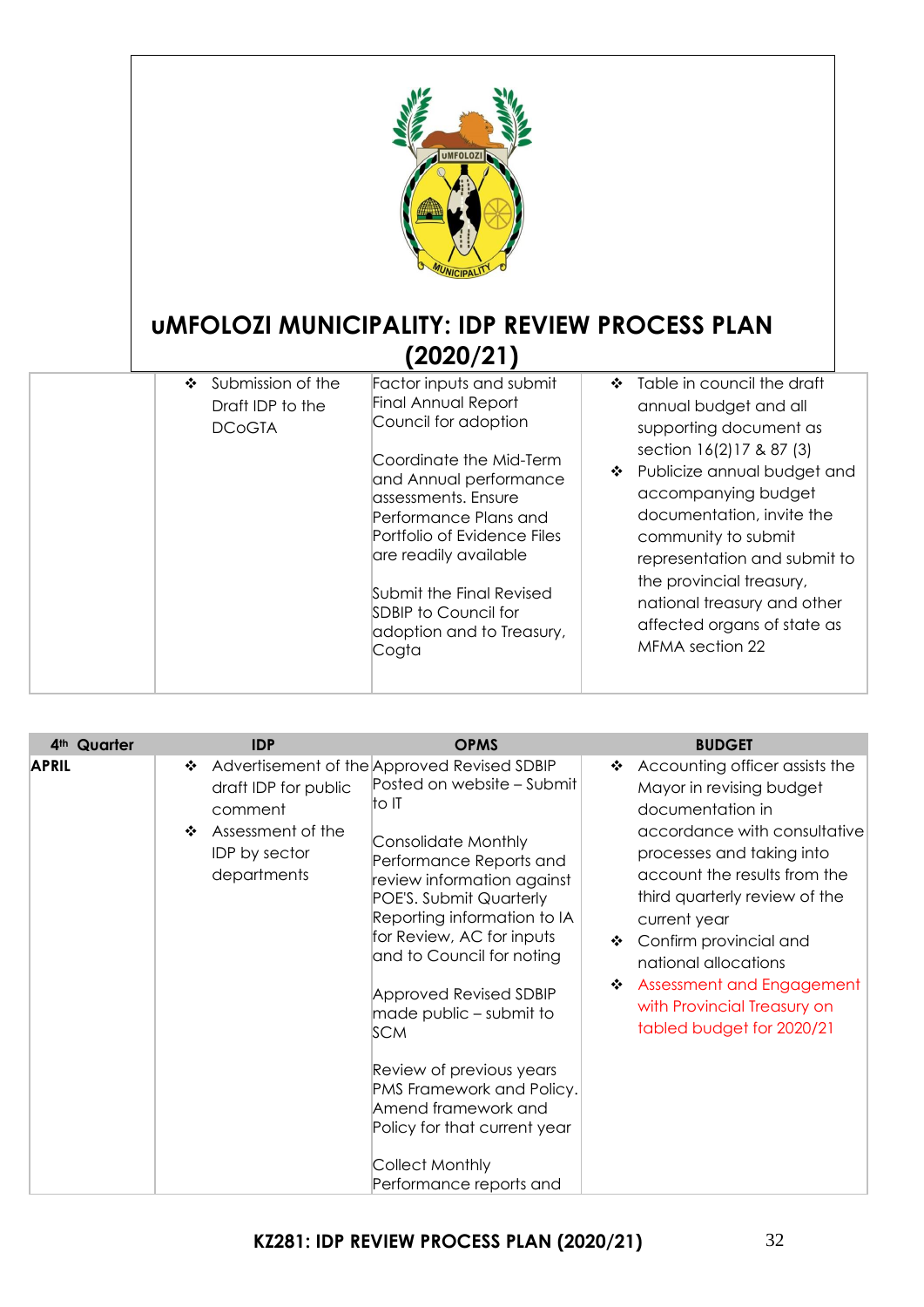![](_page_33_Picture_0.jpeg)

|  | $- - - - - - -$           |  |
|--|---------------------------|--|
|  | POE's from Departments to |  |
|  | compile Organisational    |  |
|  | Monthly reports. Verify   |  |
|  | reported information      |  |
|  | against POE's             |  |

| 4 <sup>th</sup> Quarter | <b>IDP</b>                                                                                                            | <b>OPMS</b>                                                                                                                                                                                      | <b>BUDGET</b>                                                                                                                                                                                                                                                                                                        |
|-------------------------|-----------------------------------------------------------------------------------------------------------------------|--------------------------------------------------------------------------------------------------------------------------------------------------------------------------------------------------|----------------------------------------------------------------------------------------------------------------------------------------------------------------------------------------------------------------------------------------------------------------------------------------------------------------------|
| <b>MAY</b>              | ❖<br>inputs following the<br>21 days' notice<br>period<br><b>IDP Steering</b><br>❖<br>Committee and<br>Representative | Consideration of the Factor inputs. Submit to IA<br>for review & Inputs. Submit<br>to AC for inputs. Factor<br>inputs from IA & AC. Submit<br>Draft SDBIP to the Mayor<br>(Council for approval) | Public hearings on the budget<br>❖<br>and Council debate<br>Council considers views of the<br>community and other<br>Provincial and National<br>organs of the state and<br>municipalities                                                                                                                            |
|                         | Forum Meetings                                                                                                        |                                                                                                                                                                                                  | Accounting Officer assists the<br>❖<br>Mayor in preparing the final<br>budget documentation for<br>consideration and approval<br>at least 30 days before the<br>start of the budget year<br>taking into account<br>consultative processes and<br>any other new information of<br>material nature                     |
|                         |                                                                                                                       |                                                                                                                                                                                                  | Mayor to be provided with an<br>❖<br>opportunity to respond to<br>submissions during<br>consultation budget<br>amendments for Council<br>consideration<br>Council to consider approval<br>of budget and plans at least<br>30 days before start of budget<br>year - MFMA s 23, 24, MSA<br><b>Chapter 4 as amended</b> |
|                         |                                                                                                                       |                                                                                                                                                                                                  | Council to approve annual<br>❖<br>budget by resolution, setting<br>taxes and tariffs, approving                                                                                                                                                                                                                      |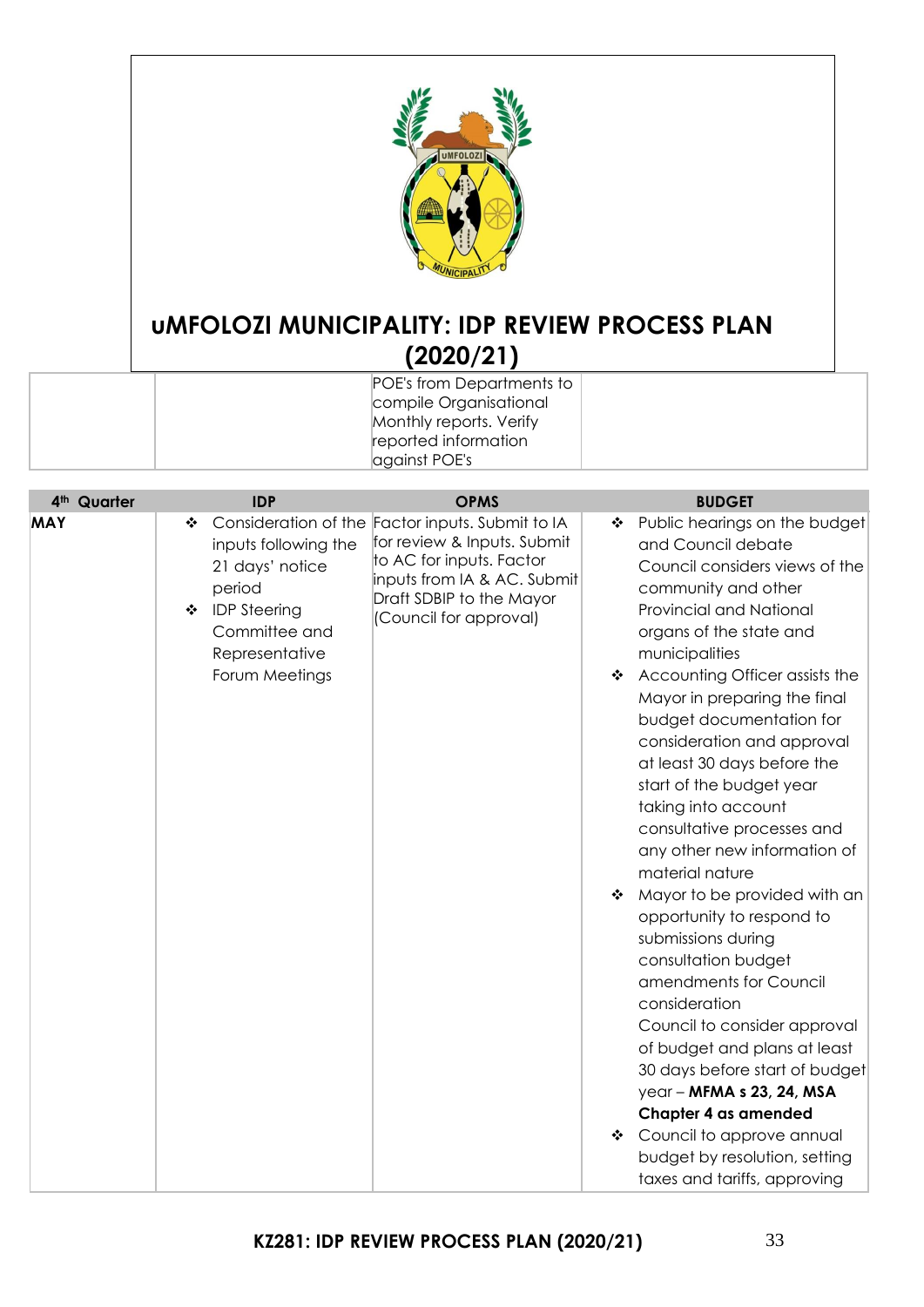![](_page_34_Picture_0.jpeg)

|             |                                                                                                                                                                   |                                                                                                                                                                                                                                                                                                                                                                                                                                                                                                                                                                                                                                                                                                                                                  | changes to IDP and budget<br>related policies, approving<br>measurable performance<br>objectives for revenue by<br>source expenditure by vote<br>before start of budget year -<br>MFMA s 213, 24: MSA Chapter<br>4 as amended                                                                                                                                                                                                                                                                                                                                                                                                                                                                                                                                                                   |
|-------------|-------------------------------------------------------------------------------------------------------------------------------------------------------------------|--------------------------------------------------------------------------------------------------------------------------------------------------------------------------------------------------------------------------------------------------------------------------------------------------------------------------------------------------------------------------------------------------------------------------------------------------------------------------------------------------------------------------------------------------------------------------------------------------------------------------------------------------------------------------------------------------------------------------------------------------|-------------------------------------------------------------------------------------------------------------------------------------------------------------------------------------------------------------------------------------------------------------------------------------------------------------------------------------------------------------------------------------------------------------------------------------------------------------------------------------------------------------------------------------------------------------------------------------------------------------------------------------------------------------------------------------------------------------------------------------------------------------------------------------------------|
| <b>JUNE</b> | Tabling of the final<br>❖<br><b>IDP</b> to the Council<br>structures<br>Submission of the<br>❖<br>Council adopted<br>final IDP to the<br>DCoGTA.<br>public notice | Factor inputs. Submit to IA<br>for review & Inputs. Submit<br>to AC for inputs. Factor<br>inputs from IA & AC. Submit<br>Draft SDBIP to the Mayor<br>(Council for approval)<br>Collect Monthly<br>Advertisement of the Performance reports and<br>POE's from Departments to<br>compile Organisational<br>Monthly reports. Verify<br>reported information<br>against POE's.<br>Develop Performance<br>Plans with Directors in terms<br>of s57 of MSA. Submit to IA<br>for review & Inputs. Submit<br>to AC for inputs. Factor<br>inputs from IA & AC<br><b>Factor inputs after Council</b><br>submission. Finalise<br>document. Submit Final<br>SDBIP to Council<br>Coordinate the<br>performance assessments.<br><b>Ensure Performance Plans</b> | Accounting Officer of the<br>❖<br>Municipality publishes<br>adopted budget and Plans-<br><b>MFMA s 69; MSA s57</b><br>Accounting Officer submits to<br>❖<br>the Mayor no later than 14<br>days after approval of the<br>budget a draft of the SDBIP<br>and annual performance<br>agreements required by s 57<br>$(1)$ (b) of the MSA <b>MFMA s 69;</b><br><b>MSA s 57</b><br>The Mayor approves the SDBIP<br>within 28 days after approval<br>of the budget and ensures<br>that annual performance<br>contracts are concluded in<br>accordance with s 57 (2) of<br>the MSA<br>The Mayor submits the<br>❖<br>approved SDBIP and<br>performance agreements to<br>Council and MEC for Local<br>Government and makes<br>public within 14 days after<br>approval - MFMA s 53; MSA s<br>38-45, 57 (2) |